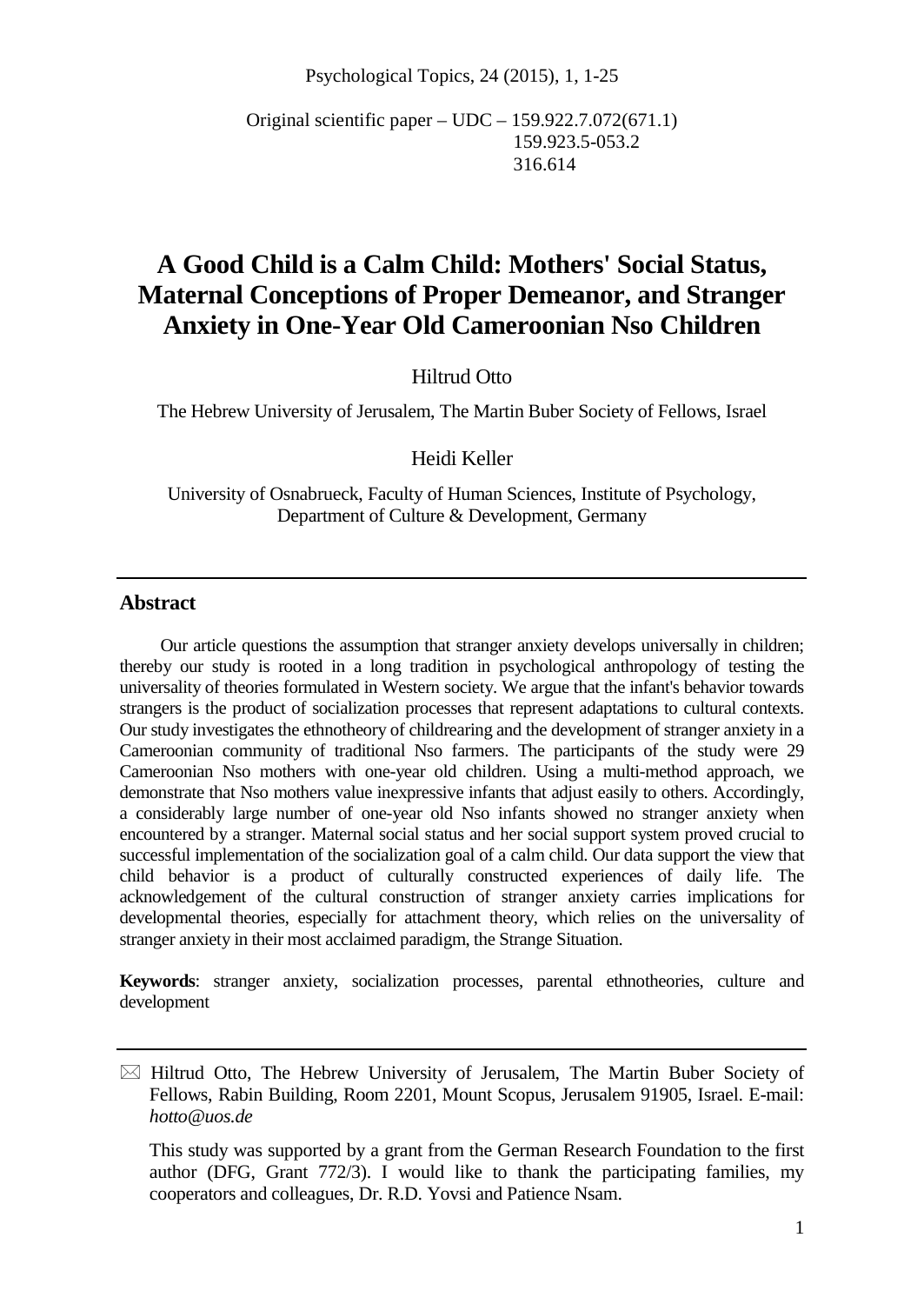## **Introduction**

In 2004, I (first author) went to live with the Cameroonian Nso in the North-West Province of Cameroon. My fair skin and straight hair, along with my strange habit of eating raw vegetables and walking too fast, made me the perfect stranger in the village. During my first days with the Nso, children called "kimbang, kimbang" (white man, white man) after me. I expected having a hard time getting accepted, but within a few days, all the children referred to me as auntie and sneaked away from their daily chores to spend time with me. I evoked curiosity in the Nso, but I obviously did not evoke fear. This was not the case with a Cameroonian colleague back in Germany, whose appearance once caused the children in our department to run away screaming.

These anecdotes of differences in fear reactions may more broadly reflect cultural differences in stranger anxiety, though stranger anxiety was conceived of as a human universal by developmental psychologists. Mary Ainsworth, the famous developmental psychologist described stranger anxiety as "… ranging in intensity from slight apprehension to panic" (Ainsworth, 1967, p. 363). It is reported as emerging during the second half of the first year with a peak around twelve-months of age. As such, the onset of stranger anxiety coincides with the ability to discriminate familiar and unfamiliar people as a necessary prerequisite (Kagan, 1966). Stranger anxiety is characterized by social avoidance behaviors and can lead to fearful crying; it evokes attachment behaviors, e.g. a clinging of the infant to a familiar caretaker (Ainsworth, Blehar, Waters, & Wall, 1978).

Psychology and ethology generally regarded stranger anxiety as part of a universal behavioral system. It is supposed to protect the infant and ensure survival, keeping the child away from unfamiliar conspecifics (Bowlby, 1973; Eibl-Eibesfeldt, 1977). In the 'Environment of Evolutionary Adaptedness' (EEA), to which human psychology is assumed to be adapted (Bowlby, 1969), strangers were depicted mainly as dangerous predators (Daly  $\&$  Wilson, 1988; Hrdy, 2001). Marks and Nesse (1994) point out that stranger anxiety emerges when infants start to crawl and explore the environment, which may expose them to potential dangers, including strangers. Since inherited traits typically manifest themselves at an age when they become adaptive, this co-occurrence is taken as proof for the evolutionary underpinnings of stranger anxiety (Marks, 1987).

The assumption that stranger anxiety is a human universal became incorporated in one of the most influential developmental theories: Attachment theory (Bowlby, 1969, 1973, 1982). Attachment theory relies on the universality of stranger anxiety in their most acclaimed paradigm for assessing individual differences in attachment relationships, the 'Strange Situation Paradigm', SSP (Ainsworth et al., 1978). During the SSP, a one-year old child is put into a strange environment, confronted with a strange person, and separated twice from his/her caretaker. The entrance of a stranger is supposed to induce mild alarm in the child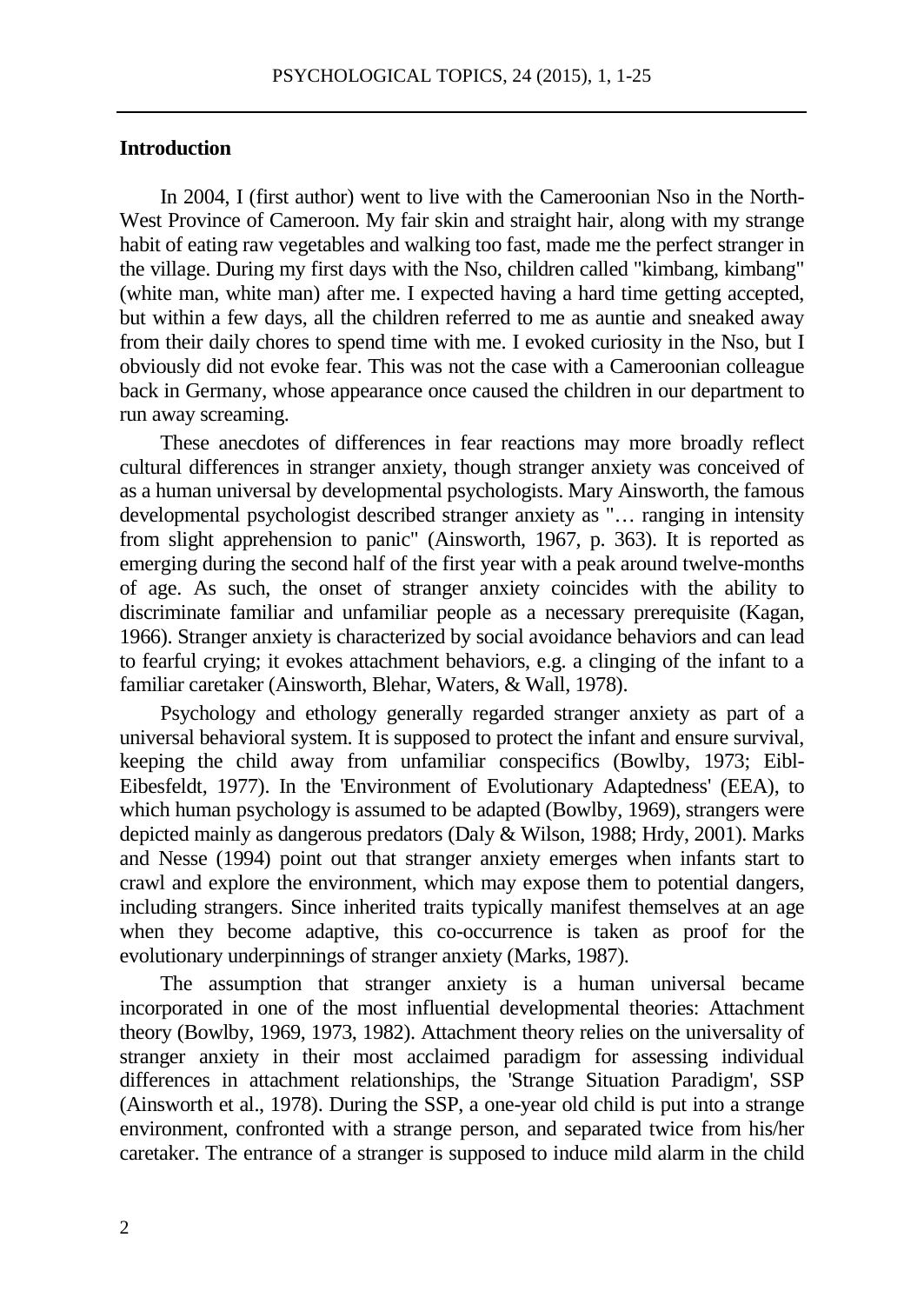in presence of the caretaker (Ainsworth, Bell, & Stayton, 1974), but being left alone with the stranger is presumed to heighten the child's distress enormously. This stress response is not only observable in human infants, but also in young primates (Miller, Bard, Juno, & Nadler, 1990).

However, a one-year old's response to a stranger is influenced by the child's earlier experiences with others, and there is ample evidence that social experiences vary widely across cultures: In some cultures, children grow up with only very few social interaction partners. This is usually the case in nuclear families; this family model is very prevalent in the so-called minority world, i.e. in Euro-American middle-class families. Nuclear families typically follow a traditional division of labor with mothers taking care of very few children and fathers providing the family income. Here, mothers are by far the most important caregivers and children grow up with only few close relationships during their first year of life. And though an increasing number of Western children attend daycare, they still have less access to and less stable allomaternal attachment figures than what is commonly experienced by children in non-Western traditional contexts (Meehan & Hawks, 2014). The limited range of social relationships during their first year of life may influence Western children's response to a novel person.

Sociobiological (e.g., Hrdy, 2005), and anthropological (e.g., Lancy, 2008) research challenge the monotropic understanding of relationships prevalent in Western nuclear families: Anthropologists portray the so-called 'cooperative breeding model' as the reproductive strategy in ancient human history where alloparents allowed mothers to redistribute the cost of raising offspring (Hrdy, 1999). From an evolutionary viewpoint, living in social units offered advantages such as a lesser probability to be attacked, a better defense against aggressors and more efficient food acquisition (Voland, 2000). Whilst nuclear families could survive and reproduce, they were likely to fall short compared to families that can rely on a more extensive network of support (Mace & Sear, 1997, 2006), which is especially important in scant and unpredictable environments. If our ancestors lived in larger social units, attachment relationships would have developed not only with mothers, but with many social others that served similar functions (Belsky, 1997; Porges, 2003; Trivers, 1996). Children in multiple-care contexts may therefore be experienced to form new and diverse relationships on a regular basis, which may also influence their response to an unfamiliar person.

Today, this model is found in many societies of the so-called majority world, where mothers often lack the resources for exclusive caretaking, so caregiving is socially distributed and also not only an adult responsibility per se (Weisner & Gallimore, 2008). For example, Aka infants and young children in the Central African Republic can be observed to interact with just over 20 caregivers each day, and half of these caregivers invest in intensive forms of caregiving (Meehan, 2009). Similar observations are reported for Beng infants from Cote d'Ivoire (Gottlieb,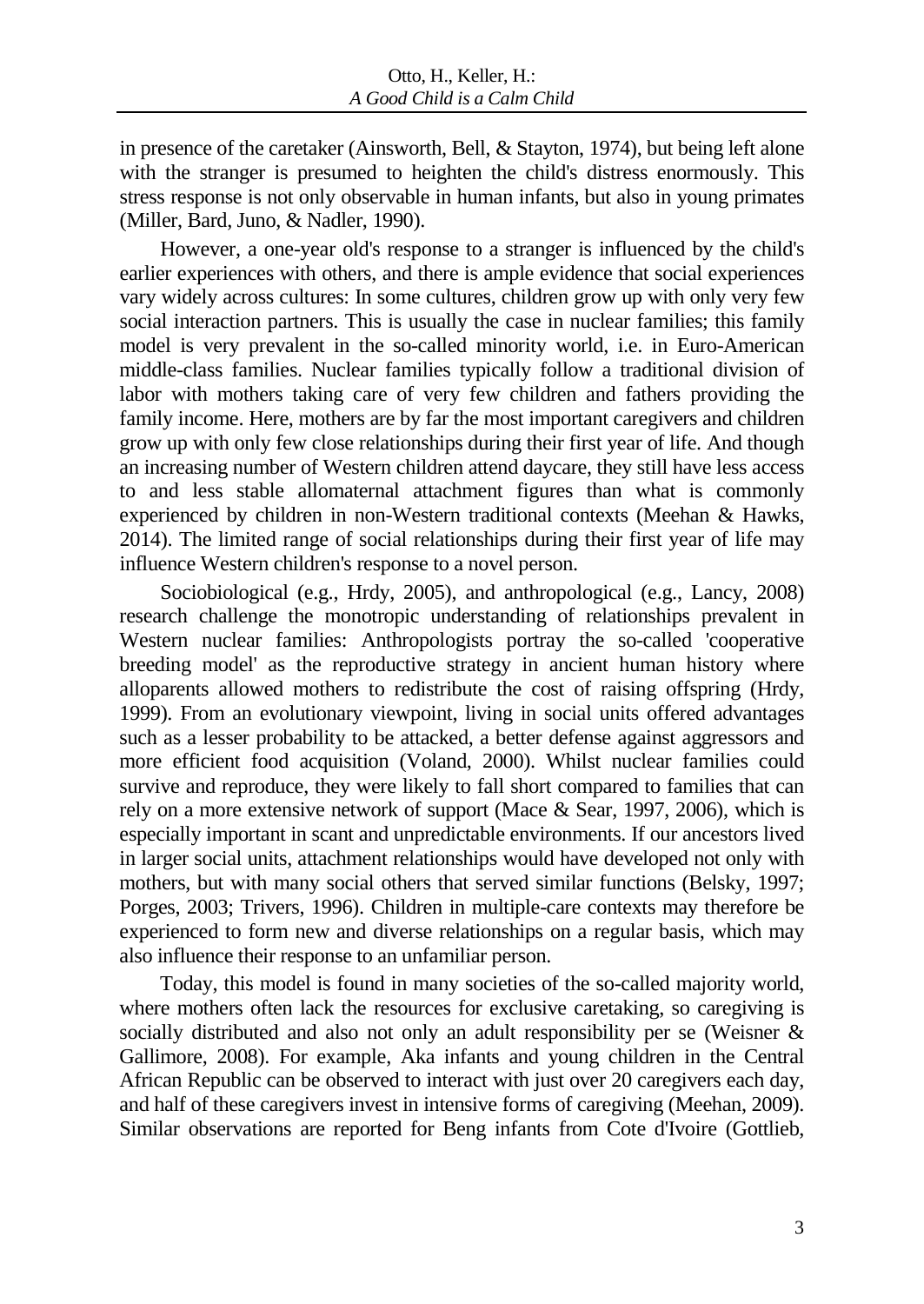2004), for Nso infants from Cameroon (Keller & Otto, 2009; Yovsi, 2003) and for Gusii children from Kenya (LeVine et al., 1994).

Moreover, also the conception of 'a stranger' varies across cultures: In the 1970ies, Ainsworth described that strange people are by default regarded as a threat to our safety and the safety of our children (Ainsworth et al., 1974). Until today, Western Euro-American middle-class families teach their children to be cautious of strangers. However, different cultural contexts follow different cultural rules. There are traditional rural societies where the encounter with a stranger is a rare opportunity and the concept of a stranger is virtually unknown. Gottlieb (2004) reports for the Beng of Cote d'Ivoire in West Africa to conceive of strangers as neutral at worst, but more commonly as welcoming. They teach their children to be friendly towards strangers and infants are socialized to welcome strangers from early on. For example, newborn Beng infants are introduced to many different people on their first day of life, with the consequence that none of the Beng infants show stranger anxiety, not even towards an unfamiliar white anthropologist (Gottlieb, 2004). The Beng, as many other traditional societies rely on the communal responsibility of caretaking, which often grants children an extreme degree of freedom. For example, Cameroonian Nso parents allow their children to explore the whole village area and often do not know where the child exactly is or who is with the child (Keller & Otto, 2009; Yovsi, 2003). And though the environment of the Nso contains many risks, such as poisonous insects or open fireplaces, strangers are not among the worries of Nso parents.

As the literature review above indicates, the concept of a stranger and the rules for interacting with strangers should be regarded as subject to socio-cultural conditions. Therefore it is plausible to assume that—although stranger anxiety seems to represent an evolved disposition—its actual occurrence is nevertheless shaped by contextual factors. Accordingly, different environmental conditions should lead to different manifestations of stranger anxiety in children. Given the above-cited evidence, it is surprising that the impact of culture on the development of stranger anxiety has oftentimes not been taken into consideration. In order to fill this gap in the current literature, our study investigates the impact of culture on behaviors toward strangers in one non-Western cultural context, the Cameroonian Nso.

The Nso is the largest chiefdom in the Bamenda Grassfields (Goheen, 1992) and with a population of some 250,000 over an area of 2,300 square kilometers, a heavily populated agricultural region (DeLancey, 1989). The Nso are organized patrilineal and patrilocal, in extended multigenerational households with an average household size of eight persons (Goheen, 1996). Their traditional language is Lamnso (Trudell, 2006). Most Nso families live off subsistence farming and farm work is done cooperatively among family members (Goheen, 1996; Keller, 2007). Nso parenting is regarded as a communal activity that, from early on, aims at initiating a 'fledgling' into society through social priming (Nsamenang & Lamb,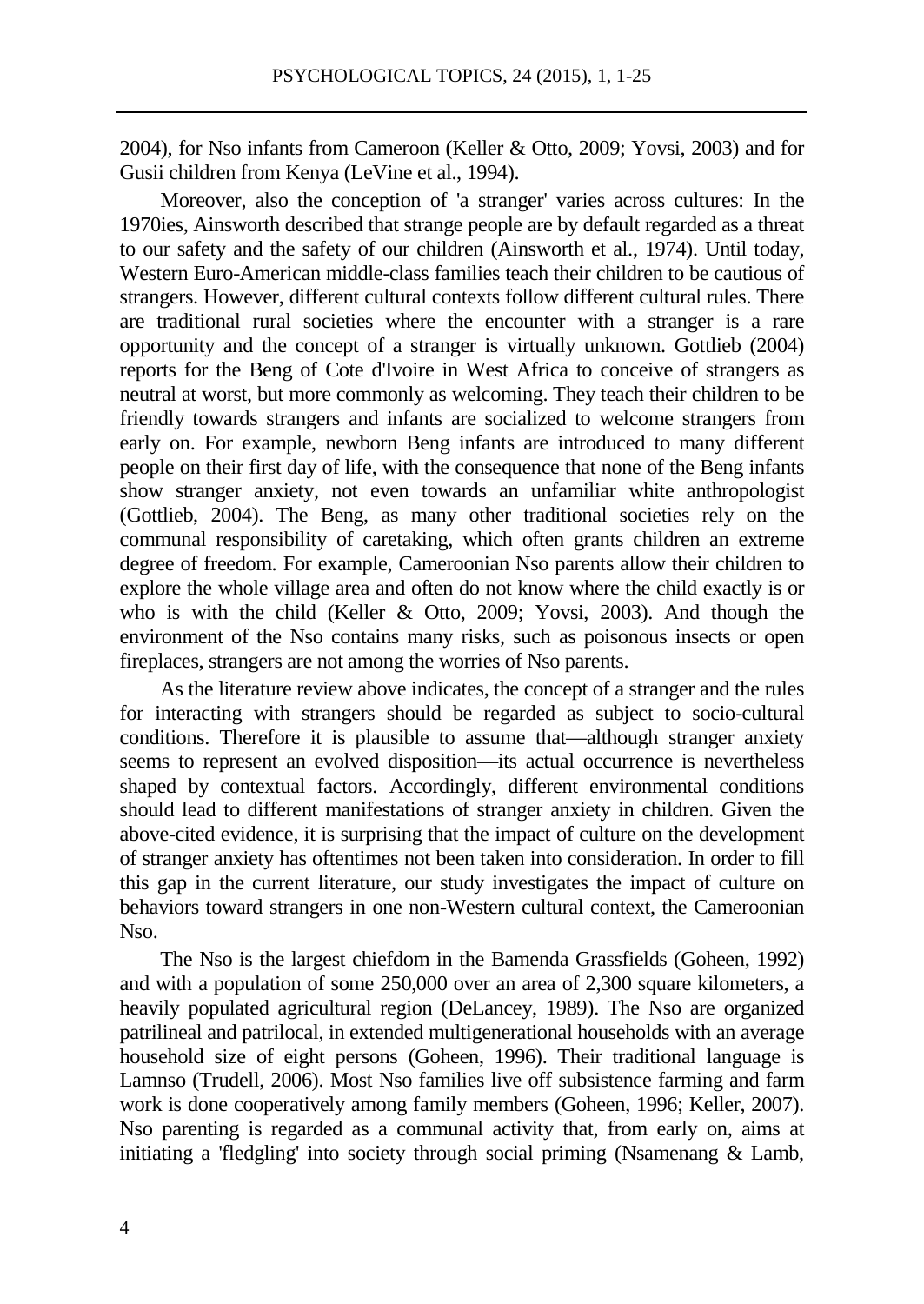1994).

The Nso social system is highly stratified and hierarchical so everybody knows his or her role and obligation (Yovsi & Keller, 2003). The Fon is the first authority and head of the traditional government. Men's social status is defined through the participation in political, administrative, judicial, and religious activities. These roles are either inherited by descent or assigned by the Fon. Women's social status is defined through marriage and childbirth. Unmarried women occupy a perpetual child status and are considered almost incongruous as social persons (Mbaku, 2005); "in fact they do not exist at all" (Vubo, 2005). Only after marriage, women rise to full status with rights, privileges, and obligations (Vubo, 2005).

We chose to study the Nso community, because their culture differs extremely from the culture of Western middle class families (Keller, 2007; Yovsi & Keller, 2003). We conceptualize culture as a dynamic social process of creating shared meaning systems and adaptive cultural practices within specific socio-economic conditions (Greenfield, 1997; Keller, 2007; LeVine et al., 1994; Rogoff, 2003). Shared meaning systems are cognitive models that explain the world and facilitate communication between group members; cognitive models also provide a framework for childrearing within a distinct developmental niche (Sigel, McGillicuddy-DeLisi, & Goodnow, 1992; Super & Harkness, 1986). Culturespecific norms for child development are translated into maternal ethnotheories. Ethnotheories form the bridge between culture and actual parenting behavior (Keller, 2003). They define the optimal way of rearing children, e.g., what children should be trained and taught. When mothers reflect on desired social behaviors of children, their ethnotheories become tangible. Nso mothers regard obedience, conformity and respect for authority as important socialization goals for children; the long-term consequences of this socialization process is a cohesive community where members are collaborative and cooperative, responsible for each other, having developed an Nso identity (Nsoness) and a sense of belonging (Keller, 2007; Nsamenang, 2006).

In light of these findings we hypothesize that the cultural shaping of stranger anxiety depends on local meaning systems that inform ethnotheories, which are translated into actual parenting practices. These practices may also comprise interaction rules with strangers. Specifically, we address four research questions: 1. What ethnotheories concerning proper social behaviors are prevalent among Cameroonian Nso mothers? 2. Do one-year old Cameroonian Nso children exhibit stranger anxiety in response to the visit of an unfamiliar person? 3. Are maternal ethnotheories concerning proper social behaviors and the expression of stranger anxiety in children interrelated? 4. Are differences in mothers' social status reflected in maternal ethnotheories or in the children's display of stranger anxiety?

In order to answer these questions, we chose a mixed method approach – combining (a) interviews with the mothers to assess ethnotheories with respect to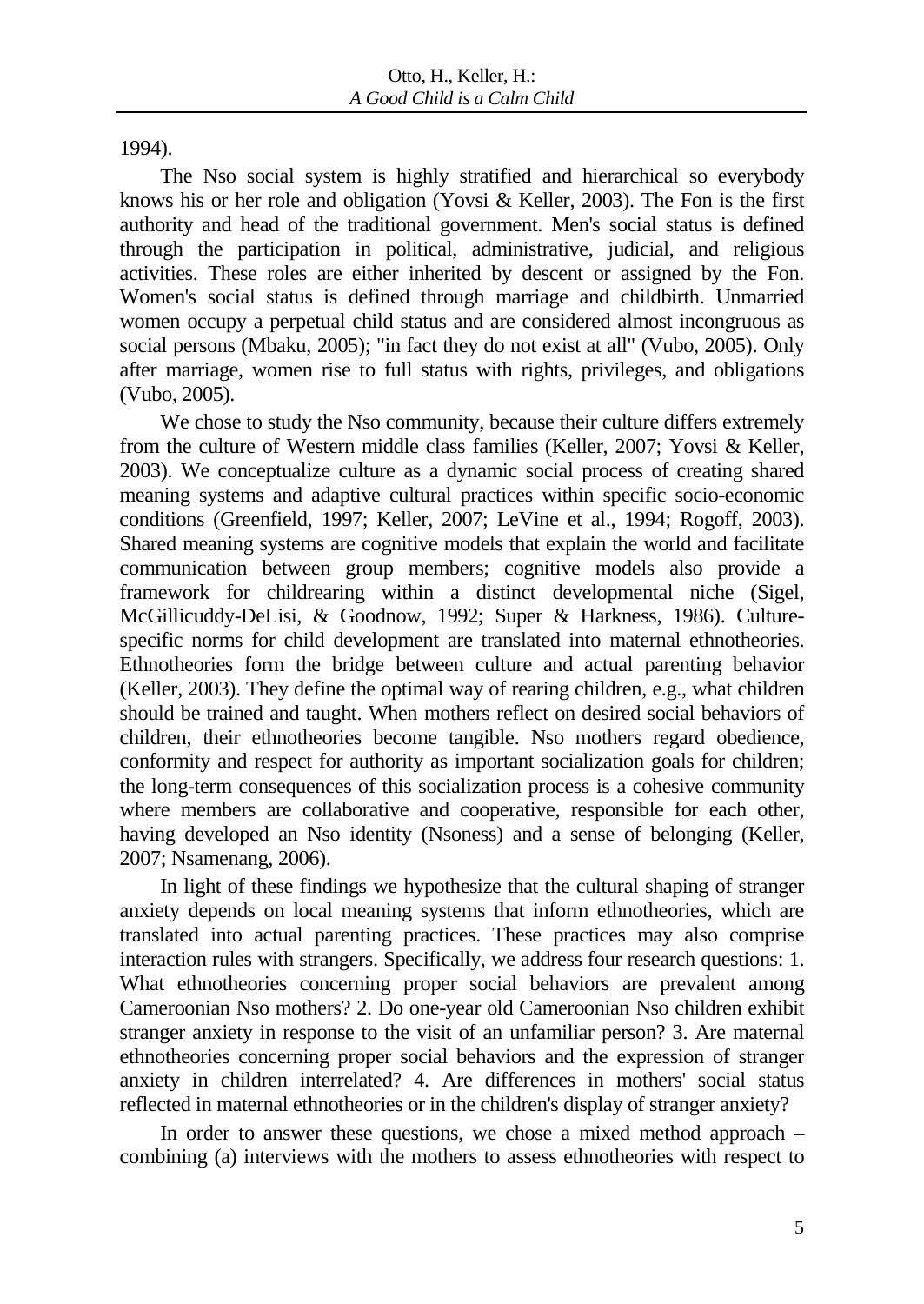proper social behaviors, (b) video recordings of children's visit with a stranger in a quasi-experimental setting to observe if children exhibit stranger anxiety and (c) questionnaires to collect socio-demographic data to assess the social status of mothers. Thereby, we implement three different levels of analysis in accordance to the model of ecocultural development (Keller, 2007):

- (a) Socio-demographic data: A comprehensive examination of the sociodemographic parameters of the participating families provides the basic foundation for understanding the adaptive value of their socialization strategies.
- (b) Parental meaning systems: Maternal ethnotheories are analyzed because they embody solutions for child rearing within a cultural context. They are assessed with the help of interviews focusing on prevailing concepts of social relationships and desirable social behavior of children.
- (c) Child behavior: We observe how children behave in reaction to a strange female visitor in order to realize culture-specific manifestations of stranger anxiety.

### **Method**

#### *Participants*

The participants of this study were 29 Cameroonian Nso mothers with oneyear old children. The first author obtained permission from a Shu-Fei, one of the Nso Community's leaders, to recruit participants on a voluntarily basis and was supported by local assistants throughout the data collection phase. Birth registers of local health centers were consulted to select mothers having children of the appropriate age. All families were of Christian faith.

The age of the participating 29 mothers ranged from 17 to 43 years (mean age  $=26.8$ ) with a mean age at first birth of 20.2 years. Mothers had 2.7 children on average and 8.5 years of formal schooling. Most mothers lived of subsistence farming, while other occupations included seamstress, hairdresser, teacher or midwife. These demographics match demographic and occupational data previously reported in the literature for the rural Cameroonian Nso culture, indicating the sample is representative of the larger population (Keller, 2007; Keller, Voelker, & Yovsi, 2005; Yovsi, Kärtner, Keller, & Lohaus, 2009; Yovsi & Keller, 2003). However, with only 55% of married mothers a higher-than-average proportion of single mothers participated in this study. This departs from the established literature on the Nso that reports around 80% of mothers as married (e.g. Keller, 2007; Yovsi & Keller, 2003).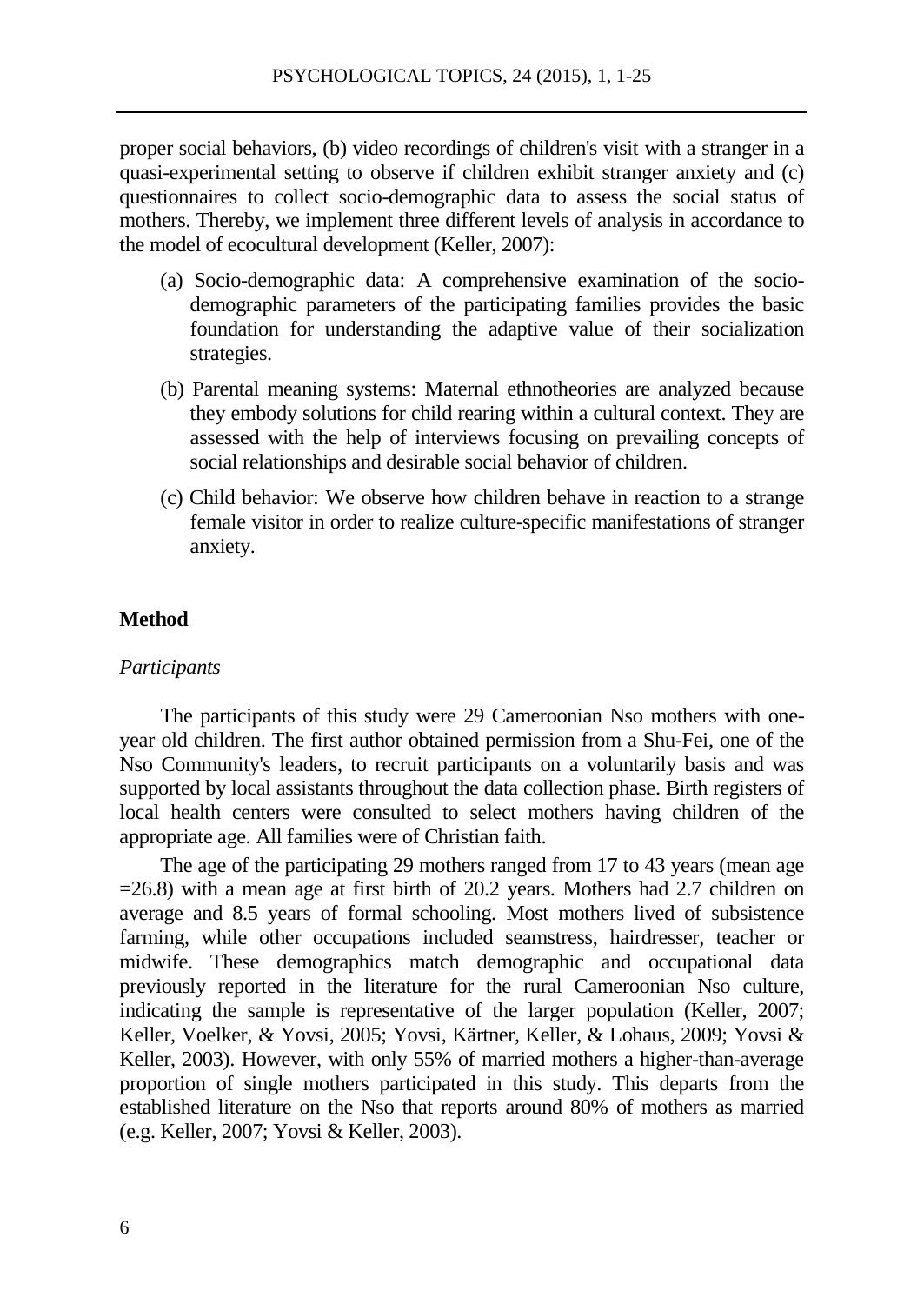# *Measures and Context of Data Assessment*

The design represents a mixed method approach, combining sociodemographic data, maternal interview data, and child behavioral data.

A questionnaire to obtain *socio-demographic information* about mother and child was completed, including maternal age, marital status, number of children, and years of formal education, living conditions, occupation and economic situation.

*Interviews with the mothers* took place at a local Nso eatery and not at the family home to ensure other family members or neighbors did not disturb. Interview questions were developed beforehand during two focus-group discussions with grandmothers. The interviews were conducted in Lamnso by a local research assistant and simultaneously translated into English. This enabled the first author to participate in the interview, ask clarifying questions and/or to acquire detail about issues raised by the interviewee. The interviews lasted about one hour each and were audio taped. Interview questions focused on prevailing concepts of childcare and parenting in the Cameroonian Nso mothers, particularly on the development of social bonds with others. Following warm-up conversations, specific questions were asked about the mothers' conceptions of social relationships. The questions pertained to several specific aspects of social relationships, as follows: *Exclusive relationships*: "When the child sticks to a particular person, following wherever this person is going, what does it signify?", "Is this considered a good or bad habit?"; *The child's favorite caregiver*: "Who does the child like best?"; *The mother-child relationship*: "When everybody, who lives with you, is present, are there situations when the child wants only to be with you?", "What are the reasons that the child wants to be only with you?"; *Maternal conceptions of a good child*: "How would you describe a good child?"; *Maternal teaching strategies*: "When the child wants to be only with you, what do you do?" "If the child sticks only to one person and does not like going to anybody else, what do you do?".

The analysis of the interviews followed the thematic content analysis technique (Giannantonio, 2010) with the help of the software system *Atlas.ti*, which allowed for a systematic 'bottom-up' analysis of the interviews. Thematically different codes were abstracted from the original interview material: Every answer was subsumed under a keyword, then keywords relating to similar concepts were grouped together. This procedure was repeated until a reasonable and mutually exclusive number of different codes remained for each question. Reliability for the coding system was ensured as pairs of coders discussed the assignment of keywords and codes while repeatedly relating to the original interview material. Thus, a coding system was inductively derived for each question containing a particular set of codes.

Answers for each question were analyzed separately using the respective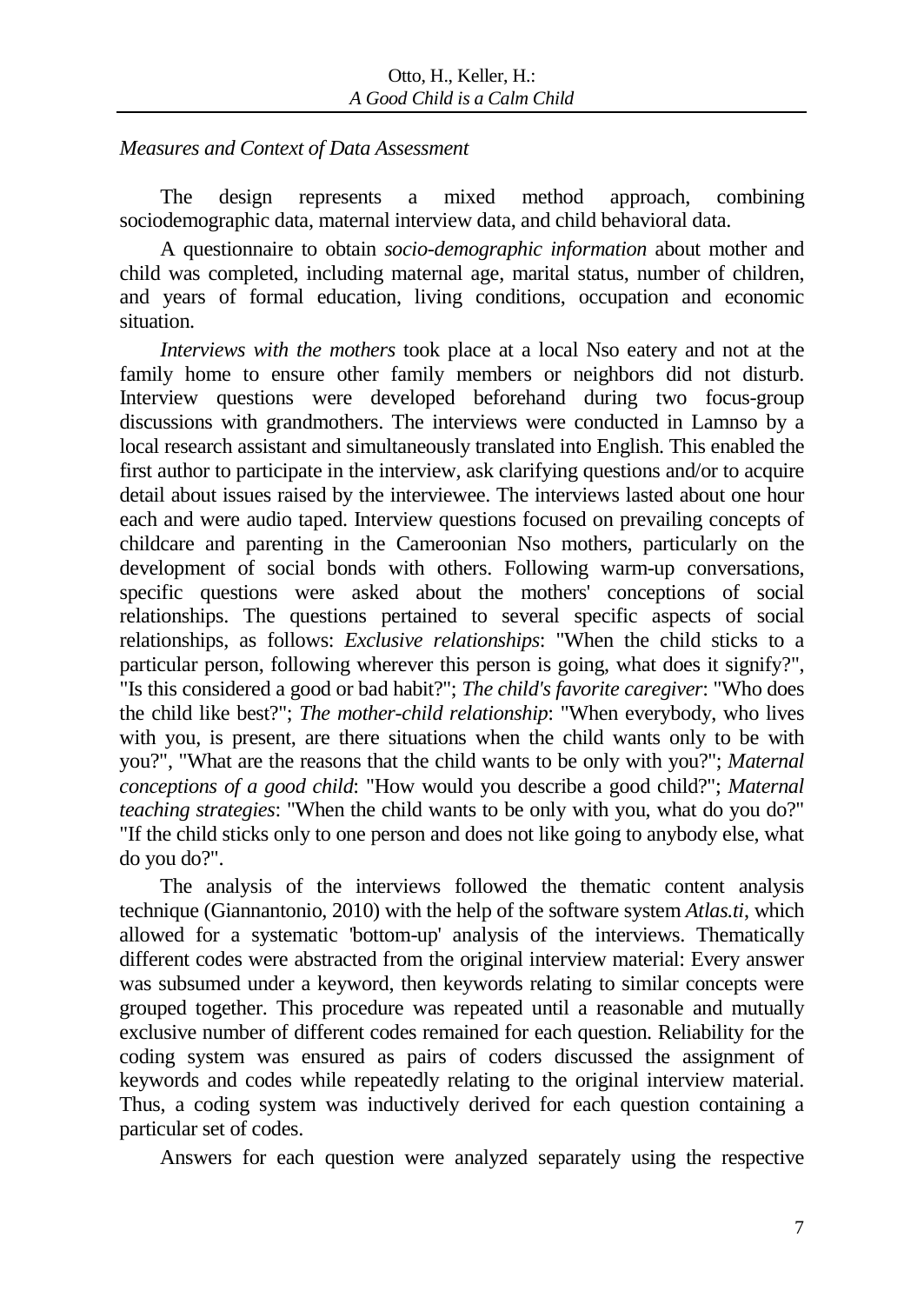coding schema. The questions were coded for existence-only, i.e., codes would be counted only once per question, no matter how many times the related categories appeared or how much mothers elaborated on the topic. Inter-rater reliability was calculated in the basis of 12 interviews analyzed by to different coders. Cohen's Kappa scores for the coding of the interview questions ranged from .69 to 1.0.

In order to observe the *children's reactions to a stranger*, we induced a quasiexperimental setting, in which a native Nso female stranger visited the mothers and their infants. All visits took place in the afternoon to control for daytime effects and were videotaped by a local research assistant. At the arranged day, the first author and two assistants went to the place where infant and mother were. Normally other family members, neighbors or friends were present there as well. People present were greeted by the first assistant and told that they should continue with whatever they did and should not feel disturbed by our presence. The second assistant acted as the stranger. Her task was to first approach the infant, then pick the infant up and finally interact up to five minutes. When possible, this interaction occurred while holding the infant in her arms. The stranger would generally hold the infant unless the infant started to fuss or reach for their mother. Depending on the stranger's judgment and the infant's comfort-level, the stranger was free to move around with the infant, to stay close to the mother, or to return the infant to the mother. The mother and other observers received no further instructions on how to behave. The infants' experience of proximity or physical contact with a stranger was designed to elicit observable attachment behaviors in form of typical emotional reactions and approach/avoidance behaviors. This procedure is based closely on attachment theory's Strange Situation procedure (Ainsworth et al., 1978).

For the coding, the videotapes of the strangers' visits were segmented into two episodes according to content of interactional behavior.

The 1<sup>st</sup> episode started from the point when the female stranger was noticed by the child and continued until the female stranger established body contact. Due to mechanical problems, 2 episodes had to be excluded so that,  $N=27$  1<sup>st</sup> episodes could be analyzed. Mean length of the 1<sup>st</sup> episode was 16 seconds  $(SD=3.48)$ . The guiding question for the analysis of the  $1<sup>st</sup>$  episode was: "What emotion does the infant show in response to the approaching female stranger?".

The  $2<sup>nd</sup>$  episode was defined as starting with the onset of body contact between female stranger and target child and to end when the child had shown a clear emotional reaction. If the child did not show an emotional reaction, the sequence was defined as ending 10 seconds after body contact has been established. *N*=28 2nd episodes could be analyzed with a mean length of 8 seconds (*SD=*2.25). The guiding question for the analysis of the  $2<sup>nd</sup>$  question was: "What emotions does the infant show in response to the body contact with the female stranger?".

The  $1<sup>st</sup>$  and  $2<sup>nd</sup>$  episode are considered to induce different amounts of stress in the infants due to increasing proximity between infant and stranger and increasing distance between infant and mother. The occurrence of the following behavioral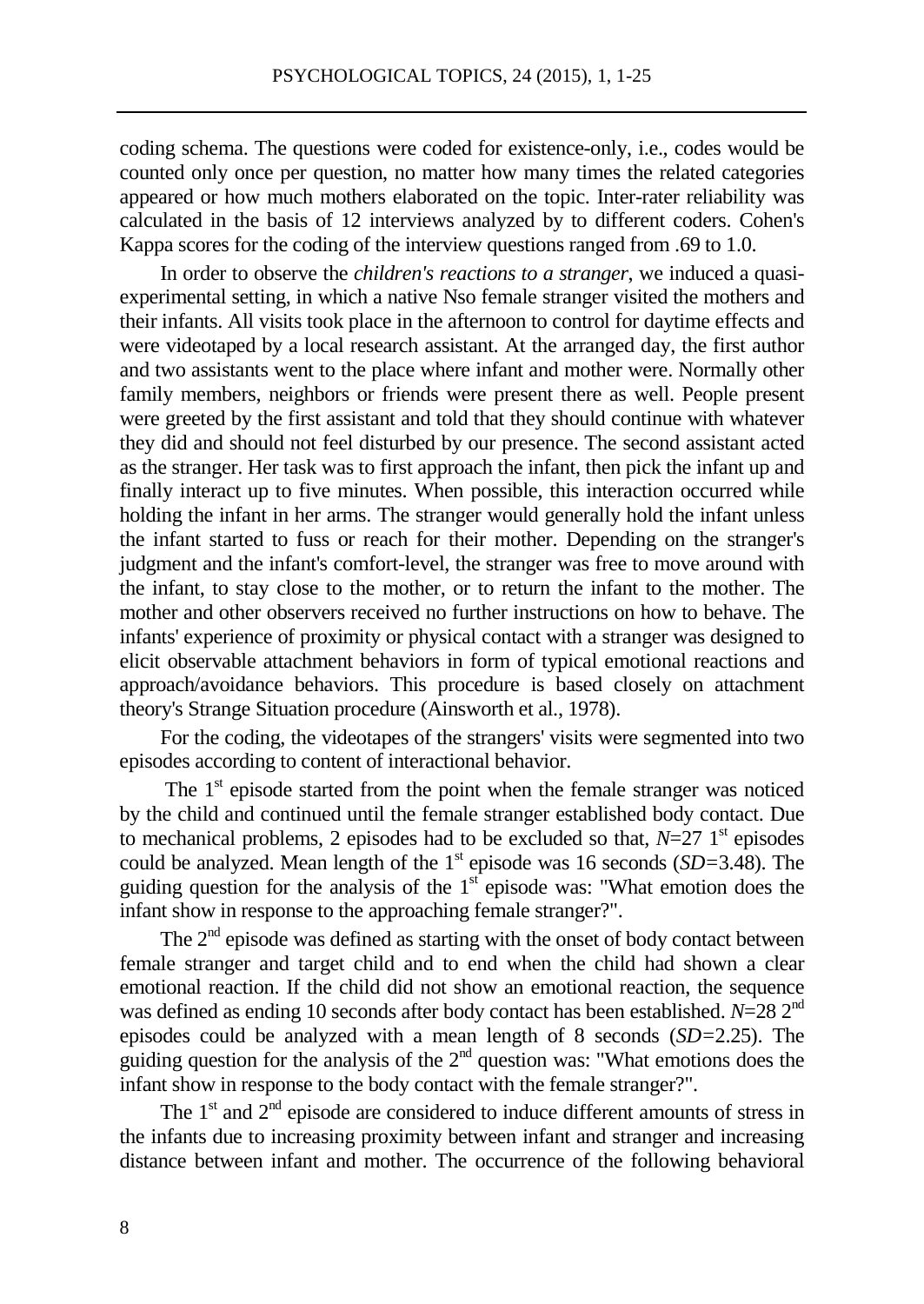dimensions within the two episodes was coded with the software program *Atlas.ti*.

Coded behaviors included the infant's observable emotional reaction to the female stranger, which were defined as *joy* (laughs, smiles), *engagement* (interacting with the stranger, complying with requests), *curiosity* (attentive gazing, neutral facial expression), *wariness* (apprehensive and attentive), *fear* (scared, negative facial expression), and *anger* (resisting, beating, crying). Additionally, times when the child did not show observable reactions were coded as *no observable reaction*.

Signs of approach or avoidance in the infant towards the stranger were coded as *reaching out*, *leaning forward*, *turning away*, or *withdrawal*. Infants who showed no signs of extending or diminishing the distance between stranger and him/herself were coded as *no sign of approach/avoidance* behavior.

Reliability of the measures used in coding  $1<sup>st</sup>/2<sup>nd</sup>$  episodes were calculated using Cohen's kappa and ranged from .76 to 1.0.

### **Results**

### **Maternal Ethnotheories**

#### *Exclusive Relationships*

Maternal ethnotheories as assessed in the interviews revealed a reluctance concerning exclusive relationships. All mothers (100%) wanted their children to grow up with many different caretakers, not with only one or a few primary attachment figures. Mothers gave many reasons for this attitude. They justified it on the grounds that multiple caregivers provide optimal care for a child: "Because just one person can not take care of the child throughout" (Participant 22). Or considered integration into the community and equal love for everybody as fundamental: "It [following only one person] is not considered good, because I want her to be used to everybody and love everybody equally" (Participant 4). Another reason for multiple caregiving arrangements was the ability of the child to cope in case of a sudden maternal death: "Following only me? For me I don't think it's too good for her, because like now if she keeps on following only me, loving only me, if I'm not by her side now or if I maybe die, who will take care of her? She needs to at least love everybody or try to be used to everybody, so that in case I am not around, anybody can take care of her" (Participant 22).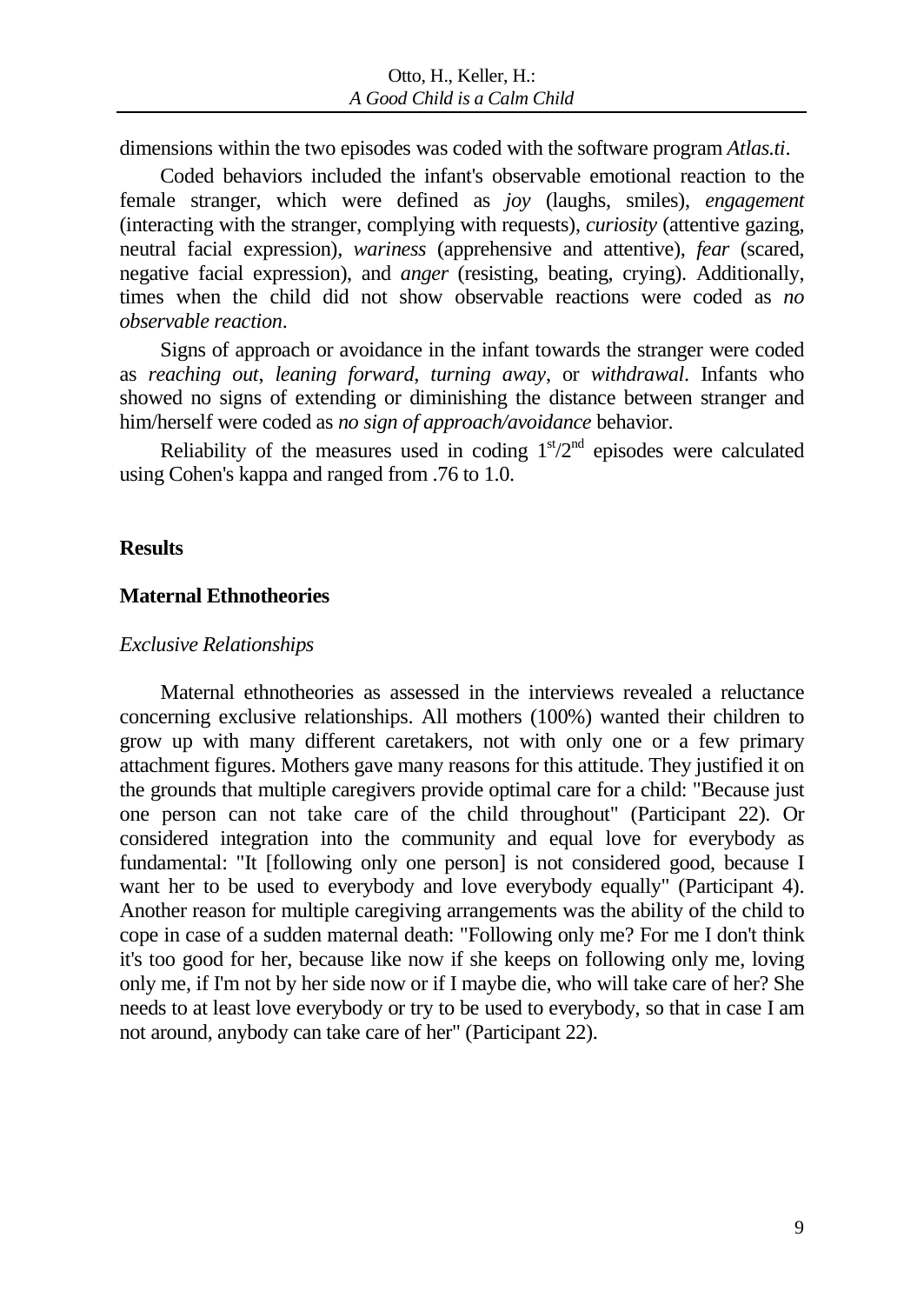## *Favorite Caretaker*

The focus on shared caregiving might also account for the fact that only  $1/3<sup>rd</sup>$ of the mothers considered themselves as representing the primary attachment figure of the child. In  $2/3<sup>rd</sup>$  of the cases other persons, predominantly family members, like a mothers' younger sister, a sibling, or a grandmother, were designated by the mothers as being the person best-liked by the infant.

#### *The Mother-Child Relationship*

Though all mothers prioritized multiple caregiving arrangements, 83% of the mothers also described occasional situations when their one-year olds wanted to only be with them. The child's wish to be exclusively with the mother was most often attributed to the basic needs of hunger and sleep. Seventeen percent of the mothers regarded these two basic needs as the sole reasons for infants to spend time with a mother. When asked, "if the child is not feeling sleepy or hungry, are there other reasons when the child wants to be only with you?" they answered, "No, anybody else is good" (Participant 20) or "She plays equally with everybody. Unless when she wants to breastfeed, there is no time that she only wants to be with me" (Participant 4). However, apart from food and sleep, 64% of mothers also regarded physical closeness to be the drive behind the child's wish for being with them. Typical statements were "there are times that she just wants to come to me, so that I should carry her on my laps and we are together" (Participant 18). Only 20% of the mothers considered other reasons, such as fear of strangers, body pain or boredom to be the cause of the child's behavior. Seventeen percent of the mothers told us that their child never wants to be exclusively with them.

#### *Maternal Conceptions of a Good Child*

Good manners constituted the most important attribute when describing a good child. For all Nso mothers (100%), the concept of good manners includes learning to greet others and showing obedience and respect for elders. Moreover, it reflects aspects of the child's socio-emotional development: Mothers desired to have calm and even-tempered children who don't cry easily and who relate well with others. "A good child is one who is always calm. If her mother asks her for a favor, she does it readily. And if she goes out, she cannot talk carelessly to an elderly person" (Participant 18).

In contrast, crying without any reason, e.g., without feeling hunger or pain, was considered a bad habit by all mothers and children were supposed to "…not just cry like that" (Participant 7). Crying for no reason was interpreted as meaning "…that she is angry" (Participant 18) and the display of anger is regarded as nuisance at best. The typical reaction to a child who cries without reason was to "…make him to stop crying" (Participant 15).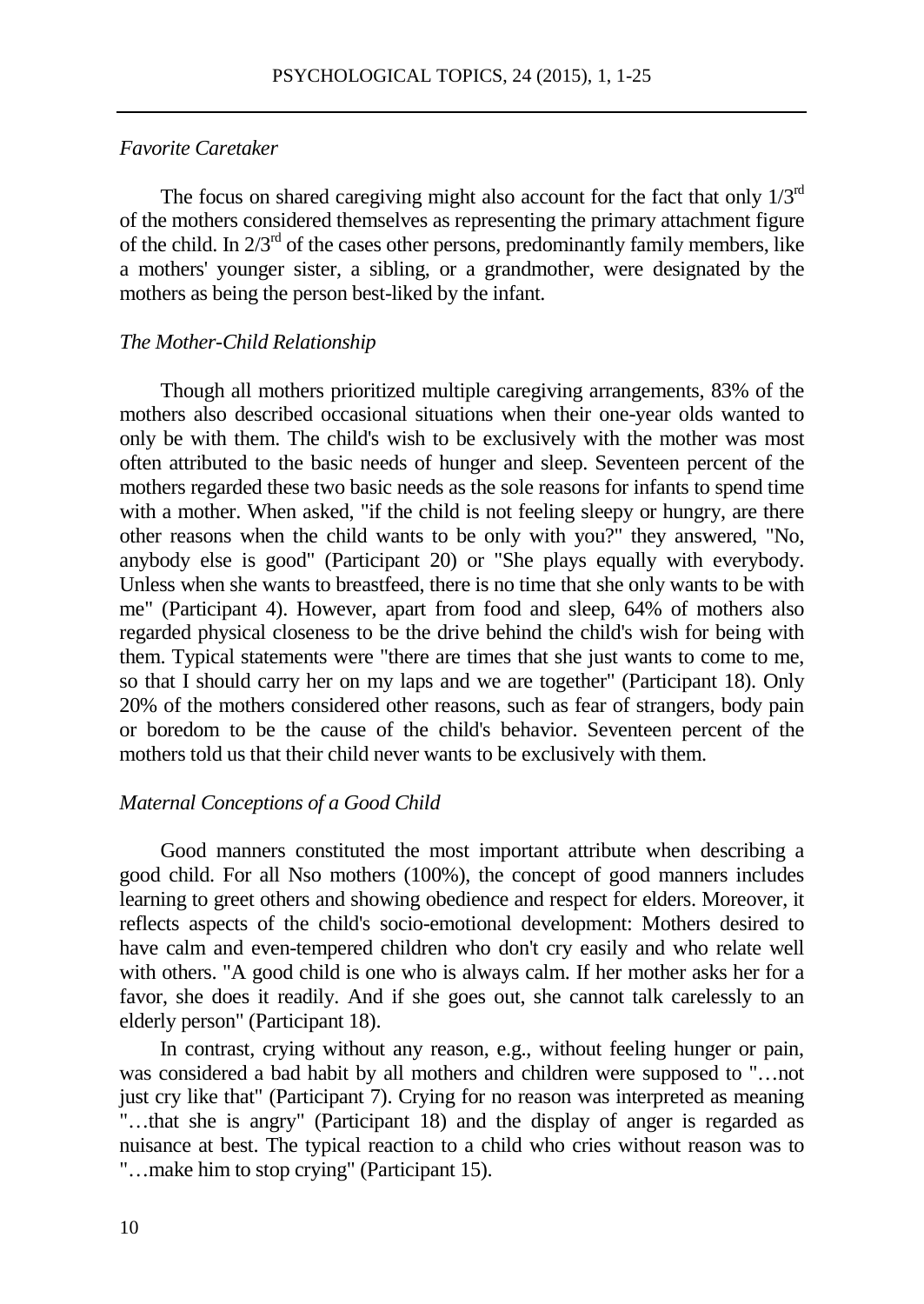# *Maternal Teaching Strategies*

Maternal reactions to their child's wish of exclusiveness differed. Thirty-eight percent of mothers reported giving in to their child's need immediately: *"*then I take her and hold her" (Participant 9). Forty-five percent of mothers restricted exclusive time with the infant to short periods before handing the child back to others: "I will take him and stay with him for some time before I can give him to my sisters and brothers" (Participant 27). Seventeen percent of mothers restricted the time with the child because of their immediate workload: "If I'm doing work, at that time I forcefully give him to somebody else, even if he is crying" (Participant 5).

Accordingly, maternal reactions also differed when children did not like to go to anybody else. Half the mothers spoke of vigorous training sessions in order to habituate their children to others: "I will not like it. I will try to at least make him to know people around me and make them close to him by forcing him to them" (Participant 24). Even crying did not stop those mothers: "I will force him to go to other people [...] even if he cries, I force him" (Participant 5). The other half of the mothers did not put this strategy into practice at all, or at least not forcefully: "When he does not want going towards anybody, I make…I pamper him, maybe he will go" (Participant 21).

# **Children's Reactions Towards the Stranger**

# *Emotional Reaction*

During the  $1<sup>st</sup>$  episode, in which the children were approached by the Nso female stranger but had no body contact with her, 44% of infants showed no emotional reaction at all, 26% showed curiosity, 15% were wary, 7% became angry, 3.5% reacted joyful and wary, respectively.

During the  $2<sup>nd</sup>$  episode, when the Nso female stranger established body contact by picking up the child, 32% of the children did not show any visible emotional reaction. Of the children who did react, 25% of the children showed fear, 21% of the children became angry, 14% of the children reacted warily, 7% of the children became engaged. The distribution of the emotional reactions for the first two episodes is depicted in Figure 1.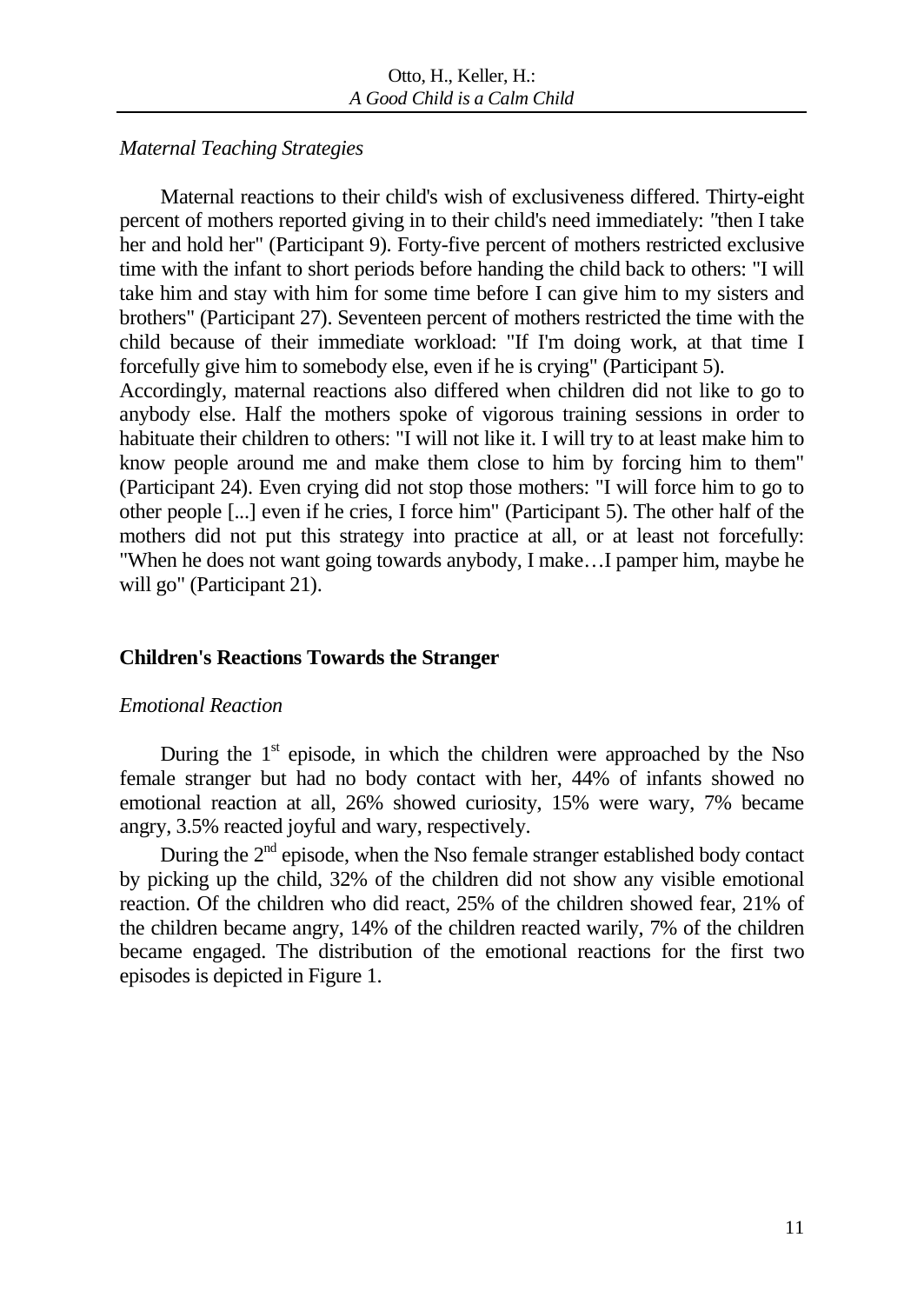

Figure 1. *Emotional Reactions of the Children Towards the Cameroonian Stranger During 1st and 2nd Episode*

## *Approach/Avoidance Reaction*

In accordance with the high number of children showing no emotional reactions, approach/avoidance behaviors towards the stranger during the  $1<sup>st</sup>$  and  $2<sup>nd</sup>$ episodes were rare (Figure 2). A large number of children did not show any sign of approach or avoidance behavior  $(52\%$  in 1<sup>st</sup> episode, 36% in 2<sup>nd</sup> episode). The relationship between the emotional reactions of the children and approach/ avoidance behaviors of the children was clear-cut: Approach behaviors towards the female stranger were mainly found in children who also displayed positive emotions, no approach/avoidance behaviors were most frequent in the group of unemotional children, avoidance in terms of turning away or withdrawal was most prevalent in wary, fearful and angry children (Cramer's *V*=.40).



Figure 2. *Approach/Avoidance Reactions of the Children Towards the Cameroonian Stranger During 1st and 2nd Episode*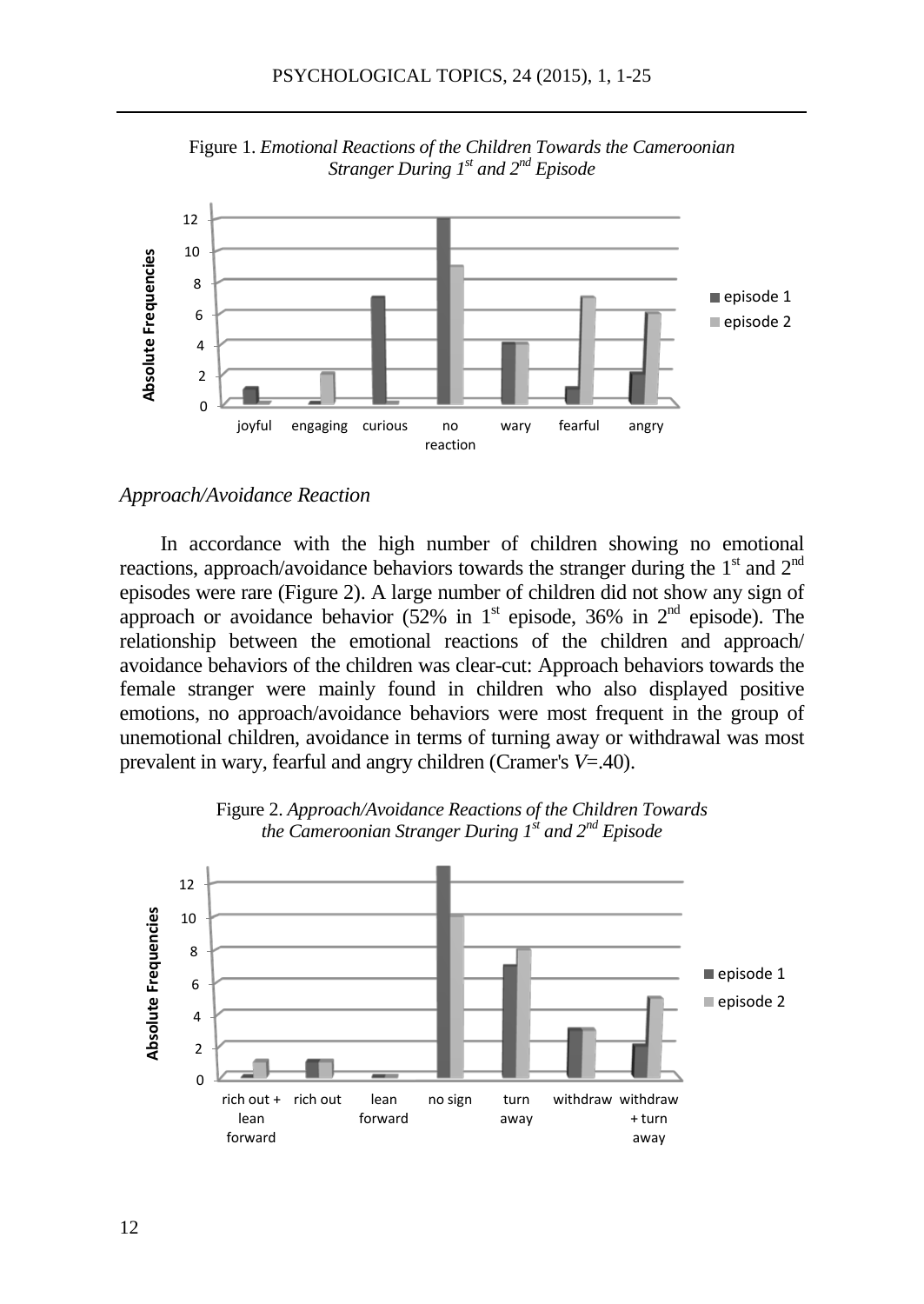## *Emotion Regulation Patterns*

We analyzed whether children showed the same emotional reactions in either episode or whether children changed their emotional reactions between the two episodes. About half of the children (*N*=14) changed in their behavioral reactions, mostly to a more negative emotional state; the other half of the children  $(N=13)$ displayed the same emotional behavior during both episodes. When simultaneously taking into account the valence and the change or stability of the emotional reactions, three distinct emotion regulation patterns can be identified: 1) Children not showing any (negative) emotional reaction (*N=*11) - Those children never displayed negative emotional reactions and therefore represent a distinct emotion pattern; 2) Children changing from a positive to a negative emotional state (*N*=9) - This group of infants displayed no observable emotional reaction in the  $1<sup>st</sup>$  episode, but switched to a negative emotional state in the  $2<sup>nd</sup>$  episode; 3) Children being in a negative emotional state during both episodes  $(N=7)$  - This group is composed of children showing negative emotional reactions during the  $1<sup>st</sup>$  and the  $2<sup>nd</sup>$  episode.

# **Relations Between Sociodemographic Factors, Maternal Meaning Systems, and Emotion Regulation Patterns**

The sociodemographic profile of our sample revealed almost half the mothers (45%) being single mothers. Contrasting the single mothers' socio-demographic characteristics to the married mothers' sociodemographic characteristics revealed that the single mothers were younger at the time of first birth  $(t=2.66, p=.01;$  Single mothers: *M*=18.82; *SD*=2.30; Married mothers: *M*=21.95; *SD*=3.23*,* and had fewer children than the married mothers  $(t=2.44, p=.02;$  Single mothers:  $M=1.7;$ *SD*=1.10; Married mothers: M=3.32; *SD=1.99*). Almost all married mothers lived in extended families, whereas single mothers either lived alone or with family members (Fisher's exact test; *p*<.01). Most married mothers worked in subsistence farming, but only few single mothers did (Fisher's exact test; *p*=.027). Instead, the majority of single mothers held small-scale jobs such as hairdresser or shop assistant.

The two groups did not differ significantly with respect to formal education, but we found differences with respect to the mother-child relationship. Though both, married and single mothers, emphasized the concept of multiple caregiving arrangements equally, single mothers were more indulgent with their child's wish of exclusiveness compared to married mothers, who were more likely to restrict or inhibit exclusiveness (Fisher's exact test; *p*=.022; Figure 3). It is also of interest to note that those mothers who told us that their child never wants to be exclusively with them were all married and relied on extended family support for the upbringing of the child.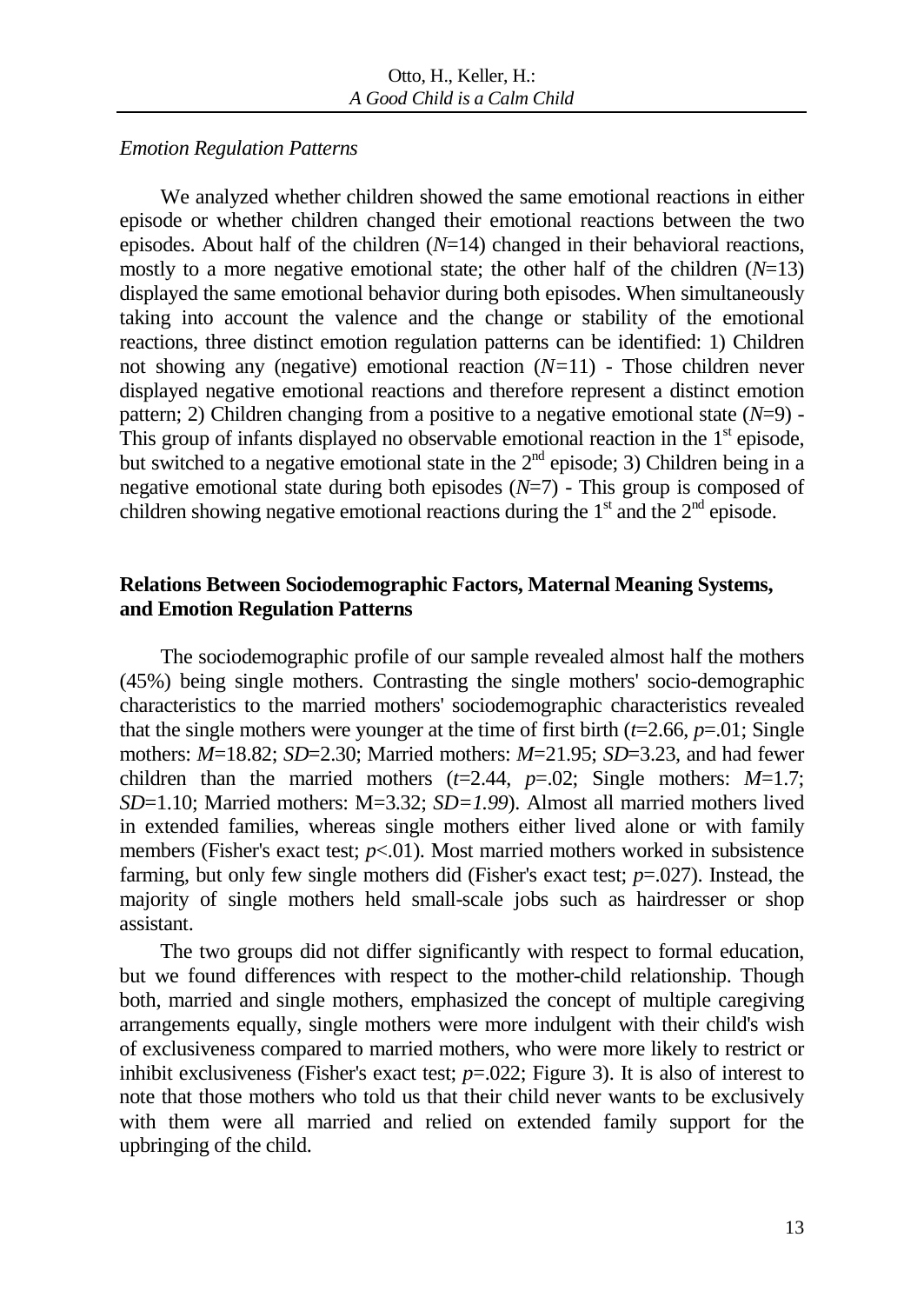Figure 3. *Married and Single Mothers' Ethnotheories Concerning Exclusive Relationships*



Both married and single mothers did not differ in their descriptions of a good child and both valued calm and obedient children equally. However, married mothers more often reported forcefully training their children to become used to others, sometimes even by beating children. Single mothers were less likely to use a rigorous teaching strategy (Fisher's exact test; *p*=.021; Figure 4).





Possible connections between demographic variables and the three emotional patterns were tested and revealed that only the availability of social support tended to be distributed differently across the three emotion patterns (Fisher's exact test*; p=*.07). Children with no negative emotional reactions grew up embedded in a traditional extended family system or in the mother's family of origin. However,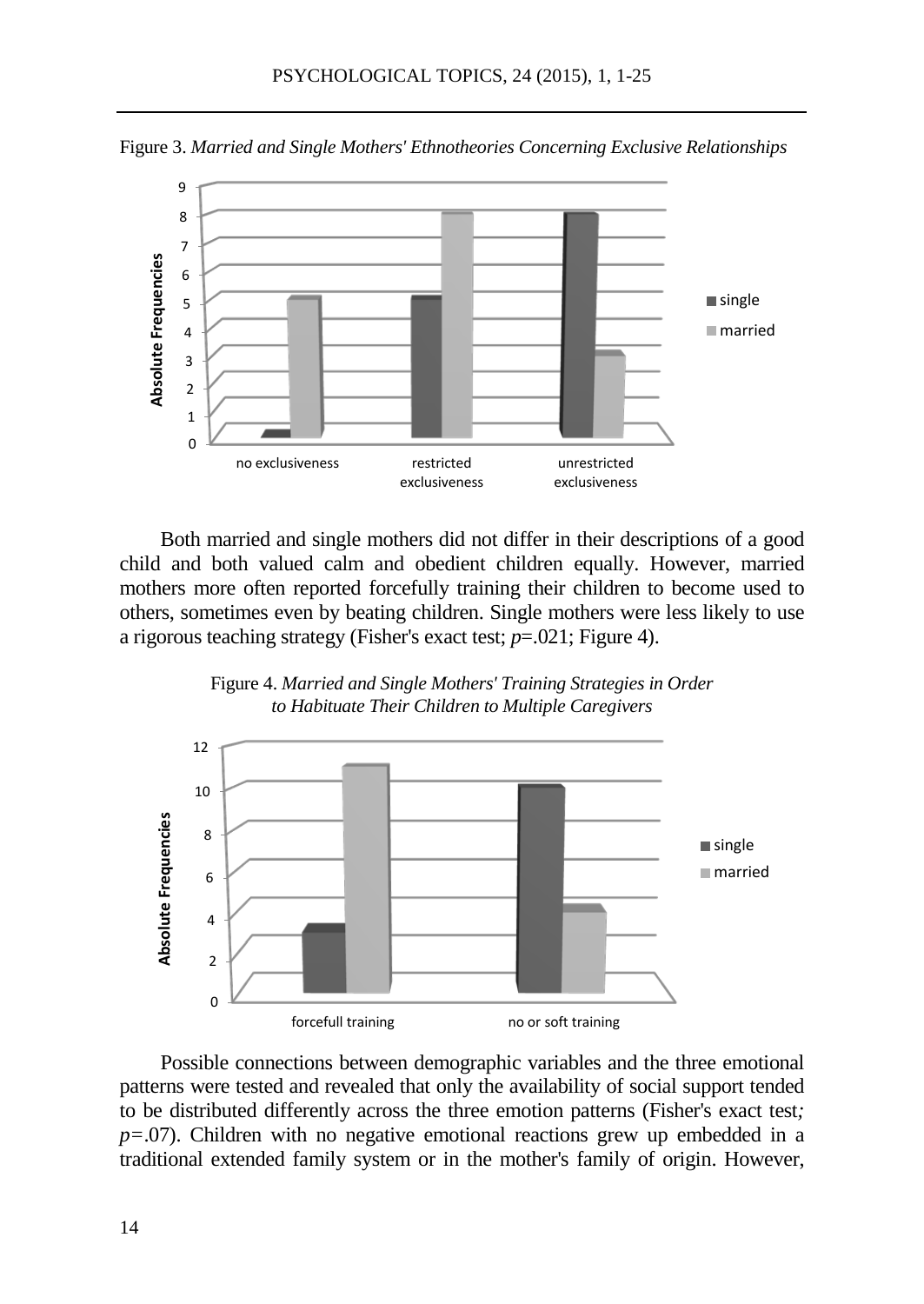infants with stable negative emotional reactions had mainly mothers with no familial support (Figure 5).





## **Discussion**

This study was aimed at the eco-social analysis of children's stranger anxiety. We have argued that maternal beliefs embody cultural views of childrearing that are adaptive within particular contexts and represent frameworks for children's development. In this study we specifically analyzed Nso mothers' conceptions of caregiver-child relationships and the respective socialization goals. Our mixedmethods approach allowed the identification of distinct emotion regulation patterns in Nso infants in response to the visit of a stranger. A considerably large number of infants did not display stranger anxiety, independent of the degree of bodily proximity between stranger and themselves. Another group of children in this study changed to a negative emotional state the moment the stranger increased proximity between them. The third group of infants in our sample displayed extreme negative emotions from the very beginning of the stranger's visit, turning fearfully away from her, slashing at her, crying.

All children are socialized to adopt the norms of their culture. The Nso show general friendliness towards strangers. They are always ready to invite people to join in a meal and form warm and amicable relationships (Mbaku, 2005). Accordingly, Nso children are expected to greet strangers in the same manner from early on. The relative high percentage of children's ease with a stranger might be a reflection of this attitude and successful training.

From an evolutionary viewpoint, each pattern has to be regarded as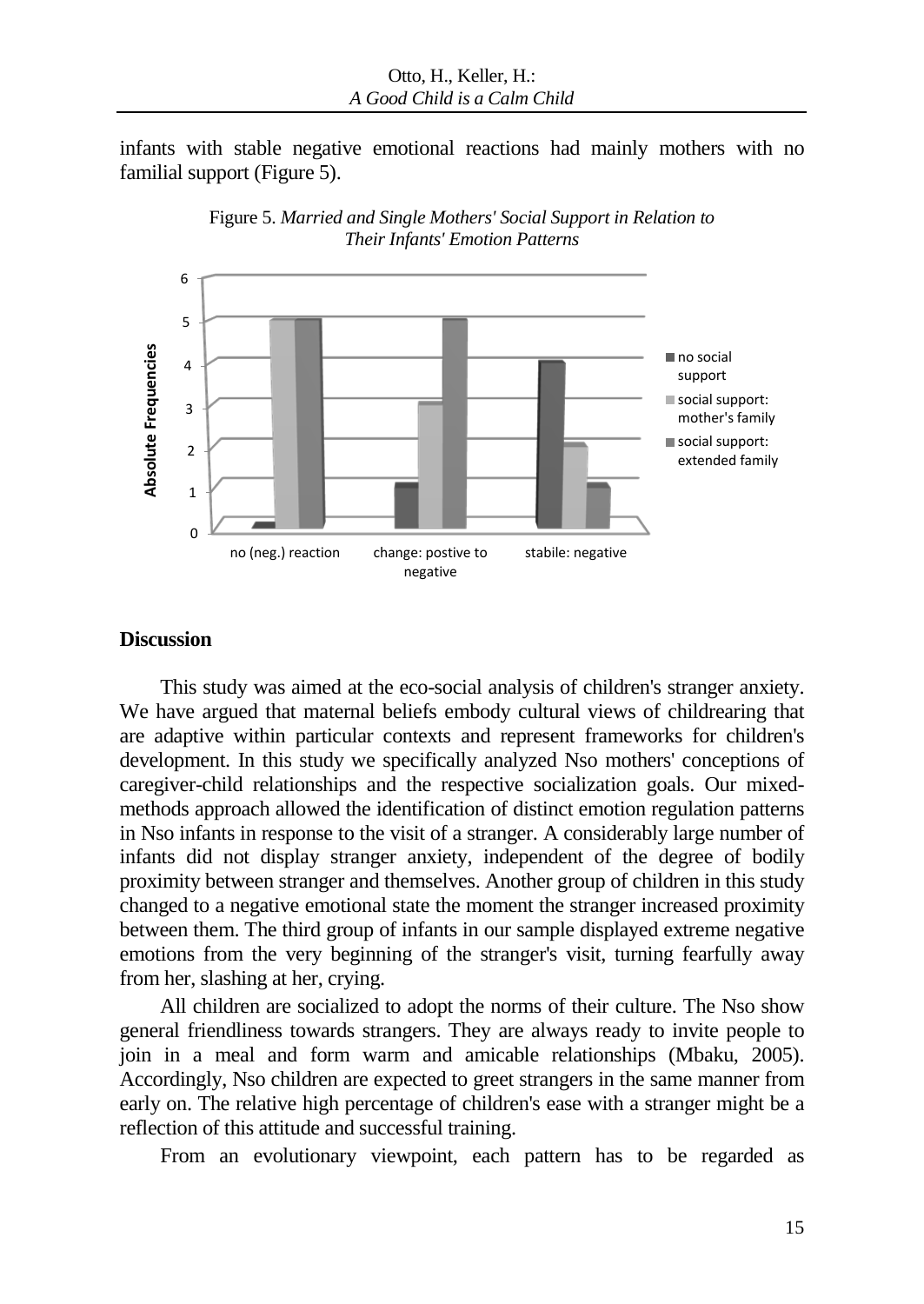instantiating an adaptation of the infant to the individual living circumstances. In socio-cultural contexts characterized by high fertility and the heavy workload of mothers, infants' adaptability to multiple caregivers and their responsiveness to being soothed by nursing and back-carrying by siblings are central socialization goals of mothers (Super  $\&$  Harkness, 1986). We found in our study that all mothers emphasized the importance of multiple caregiving arrangements as a basic principle for childrearing. Most Nso mothers in our sample were confronted with a heavy workload. With the help of multiple caregivers, the barring of an exclusive relationship between themselves and the child permitted them to pursue their daily work undisturbed. Mothers who successfully train their children to get used to multiple caregivers could accomplish their daily chores more easily than mothers whose children are not used to other caregivers. As such, these caregiving arrangements can be regarded as an adaptation to a mother's future time and energy demands (Cervera & Mendez, 2006; LeVine et al., 1994; LeVine & LeVine, 1988).

Multiple caregiving arrangements also foster the integration of children into the cultural community, as children interact with different individuals from an early age on. Especially in non-Western cultural contexts such as the Nso, maternal socialization behaviors emphasize establishing a feeling of unity and belonging between the child and members of the community (Nsamenang & Lamb, 1994; Yovsi & Keller, 2003).

Although all mothers held ethnotheories emphasizing the importance of multiple caregiving, our study also revealed an interesting difference between married and single mothers. In general, married mothers considered it harmful for a child to rely on only one caregiver and restricted or prohibited exclusiveness, whereas many single mothers reported allowing exclusive relationships. The different practices of single and married mothers most likely reflect their different social statuses within a hierarchical society that is stratified by a rigid social ranking system. Within the Nso society, marital status is crucial for ascribing a dominant or subordinate social status to women (Tegomoh, 1999). It is only through marriage that women move from low to high status, i.e., from daughter to wife in the patrilineage (Vubo, 2005). Through marriage and childbearing, a woman becomes accepted and respected as a full member of the society, with rights, privileges and obligations (Yovsi & Keller, 2003).

Hence, the married mothers in our sample enjoyed a high social status as fully accepted members in the Nso community. They prevented children from establishing exclusive relationships by forcefully giving their children away to other caregivers, sometimes even by beating children; these responses by the mothers were considered necessary to habituate children to multiple caretakers. Although not much existing literature describes maternal strategies for promoting adaptability to other caretakers in their infants, the findings of the present study suggest a very rigorous teaching strategy. Quinn (2005) suggests that this 'harsh' physical disciplining of children is common and normatively regarded as a proper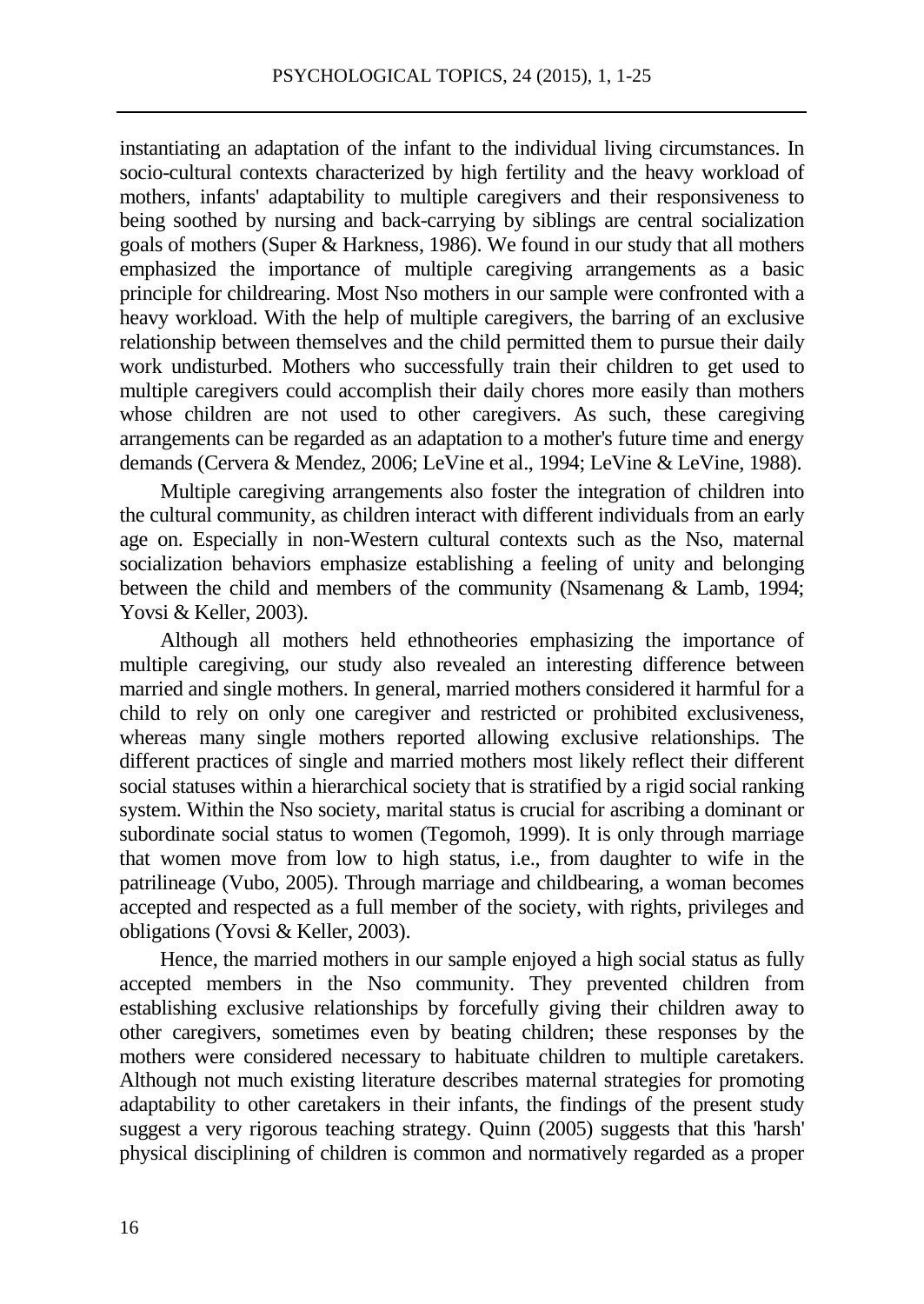educational method in many non-Western cultures. We argue that because of their status, married mothers' emphases on the prevention of exclusive relationships through forceful training reflects the normative beliefs of the Nso society.

In contrast, unmarried women remain daughters with a subordinate status as long as they live among their kins, i.e., their father's household (Goheen, 1996). They occupy an inconspicuous position within the Nso kinship structure (Vubo, 2005). Goheen (1996) attributes the negative attitudes toward single mothers to the Nso hierarchical system, which is characterized by a strong male dominance. Single mothers may be regarded as threats to this traditional system, because they are gradually gaining some independence from men, violating the traditional kinship ties upon which the system is based. Most single mothers in our sample still lived with their relatives, which equates with the lowly status of a daughter. Additionally, it is against the tradition for unmarried women to have children (Tegomoh, 1999). As a result single mothers in the Nso society face social stigma. Because they bore a child without paternal family support, they remain dependent on their own family to compensate for the missing social support. As such, single mothers do not only degrade the family's reputation, but also become a burden on their family's resources. They are often forced to rely strongly on themselves to earn money for their own and their child's sustenance.

The single mothers' indulgence towards exclusive relationship may reflect an adaptation to their socially restricted living conditions. Although single mothers also acknowledged the importance of multiple caregivers, they often had no other choice than to take care of the infants themselves. So the single mothers face a behavior-attitude dilemma: Their attitude embodies the values and norms of Nso culture, but their behavior is driven by the reality of lacking social resources. They accept the child's wish to form an exclusive relationship with the mother out of necessity.

Both, married and single mothers raised their kids within certain living conditions. Their children's behavior may be regarded as an indicative of its adaptiveness within its respective context (Lamb, Thompson, Gardner, & Charnov, 1985). Children without stranger anxiety represent an adaptation to sociodemographic circumstances of mother-infant pairs, who followed the traditional living pattern of the Nso, characterized by an extended family system, many children and multiple caregiving arrangements, and a high maternal workload due to subsistence-based agriculture. They were embedded in an extended family system and therefore could rely on help from the mother's relatives as well as on the father's family. Their mothers translated the socialization goal of calm and obedient children into a parenting strategy aimed at teaching children indifference and aloofness towards different caregivers by forcing children onto other people on a regular basis. Probably due to the availability of other caregivers, their children were forced to adjust to multiple caregivers from an early age and had no difficulties in adjusting to a stranger as a result. This interpretation is supported by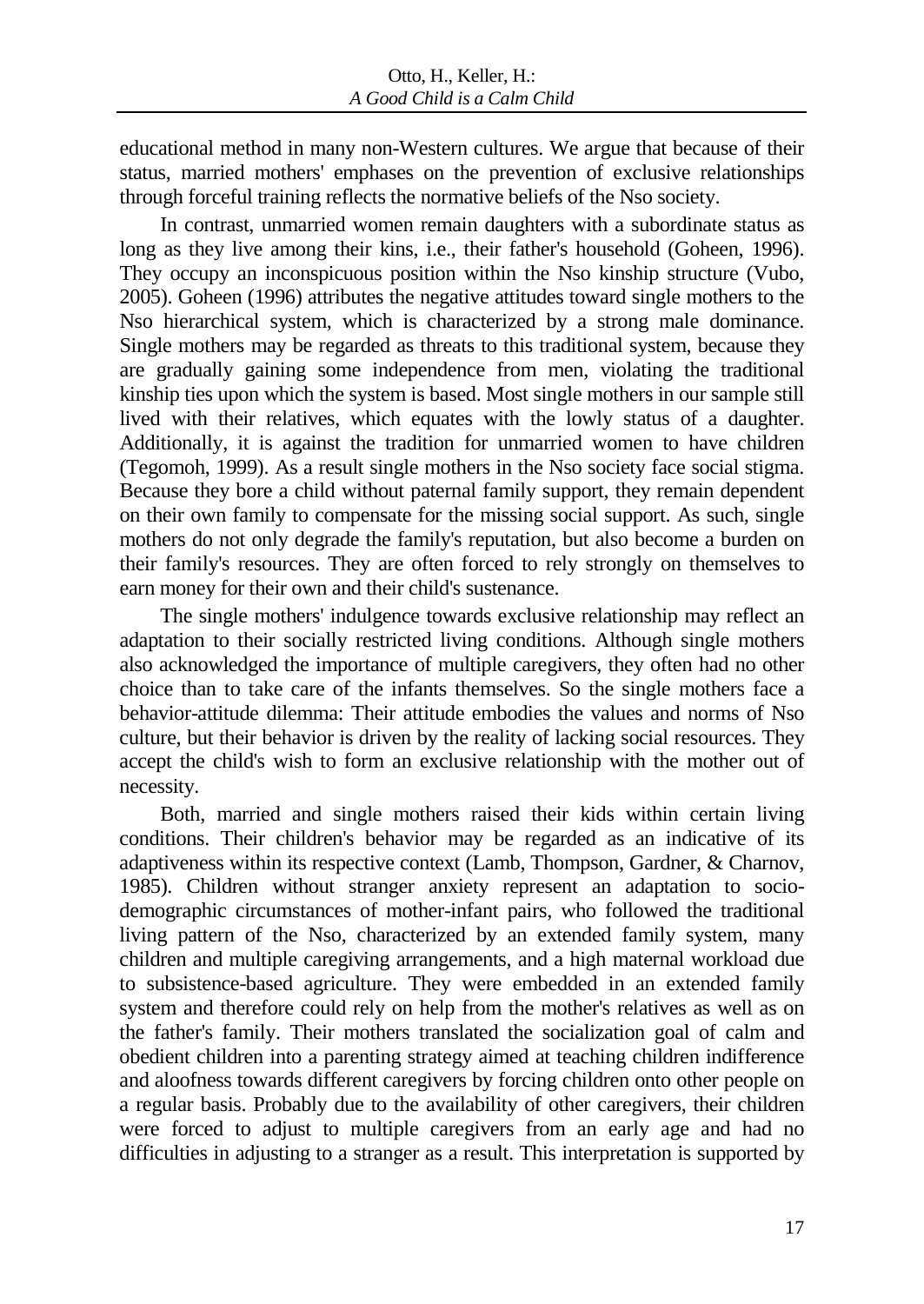similar observations in other non-Western cultures. Gottlieb (2004) reports that calmness and compliance are highly valued in Beng infants of Côte d'Ivoire who did not show any negative emotions towards the strange and white Anthropologist, who wrote: "the babies I observed went willingly to their new temporary caretakers, and it was rare for them to cry or otherwise express regret, fear, anxiety or anger when their mothers disappeared from view." (Gottlieb, 2004, p. 160). Like the Nso, the Beng mothers socialize their babies to be minimally attached to the mothers; at the same time, they provide a dense social network with many caretakers and a high comfort level with strangers. This socialization strategy and its developmental consequences are very similar to our findings with respect to Nso infants. In the present study, children who did not react emotionally towards the stranger can be said to typify the good, desirable, well-mannered child in the Nso community.

Children who changed to a negative emotional state reacted in a desirable way only at the beginning of the interaction, but subsequently changed to a less desirable reaction. The negative evaluation of this behavioral change becomes obvious from the maternal reactions: They verbally criticized these children as naughty or stubborn during the quasi-experimental procedure. As the sociodemographics of this group did not differ substantially from the demographics of the group without negative emotions, we propose that these children show a natural time lag in the acquisition of the desirable behavior; their mothers' reactions suggest that they are still in the process of teaching their children how to behave properly.

In general, we claim that Nso mothers who reported to rely on an extended family system had a functioning social support system. Research generally provides evidence that mothers who have sufficient positive social support, both in terms of perceived and received support, have better parenting skills and are more likely to have infants with excellent emotion regulation skills (Fish, 2001; Green, Furrer, & McAllister, 2007). Studies suggest that social support buffers maternal stress (Matthew, 2006), or maternal depression (Kuscu et al., 2008) and thus impacts on parental caregiving qualities and child development. In line with the literature we assume that socially supported Nso mothers should possess effective parenting skills; hence, it comes as no surprise that their children demonstrated culturally appropriate or almost appropriate emotion regulation competencies during the stranger's visit.

In contrast, Nso mothers lacking adequate social support were often found to have children displaying extreme negative emotions. Those mothers were depending on their own resources and often reported severe financial problems. Encountered by the stranger, the children did not regain their emotional balance as long as the stranger was present, even when handed back to their mothers. We argue that those children lack a functional coping mechanism at all due to their mothers' detrimental life circumstances. Nso mothers without social support were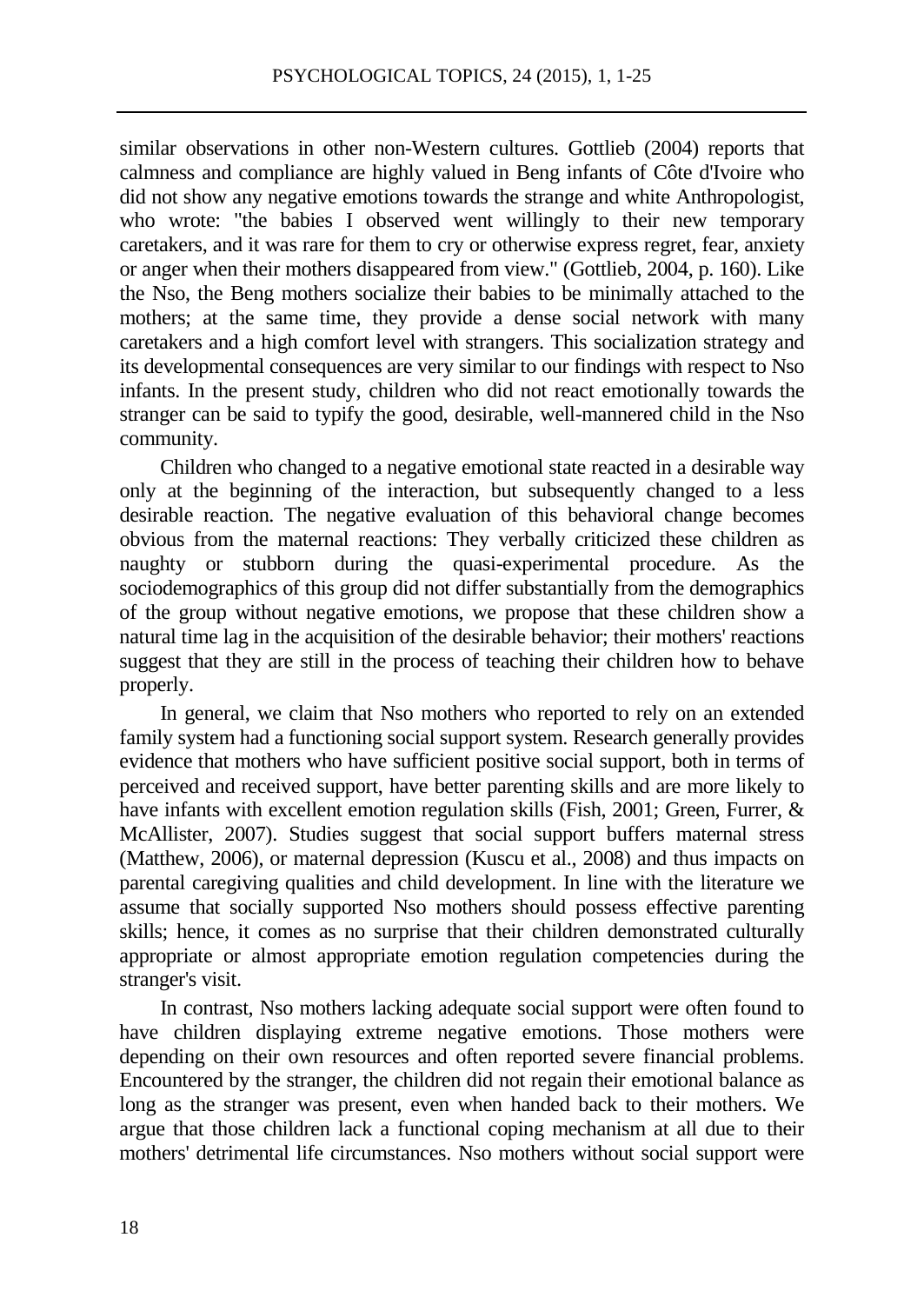faced with adverse contextual determinants: Nobody else may function as a maternal substitute by providing additional childcare, which leaves these mothers alone to carry the burden to care for the financial and socio-psychological needs of their infants. Hence, the extreme negative responses of those children may reflect the children's inexperience with other caregivers and indicate the lack of any proper behavioral coping mechanism for such situations.

Obviously, different conceptions of social relationships represent adaptations to different ecocultural demands (Bowlby, 1969; Greenfield & Keller, 2004; Super & Harkness, 2002). This may also hold true with respect to stranger anxiety: It is plausible to assume that stranger anxiety promotes survival only in an environment where danger lies in the social world and unknown others are potentially threatening; however, in a world where people rely heavily on others, stranger anxiety and withdrawal from people may be a hindrance for survival. When the expression of stranger anxiety is not the norm everywhere, it must be regarded as a cultural construct. Children have a universal propensity to discriminate between the familiar and the unfamiliar; their behavioral reaction, however, is culturally determined. Western middle-class parents teach their children to fear strangers, while Nso and Beng parents encourage children to interact friendly with strangers. This argument is further supported by researchers providing evidence that culture determines how and when certain developmental milestones are realized (Greenfield, Keller, Fuligni, & Maynard, 2003), e.g., night and day dryness of infants (deVries & deVries, 1977) or walking (Super, 1976). The acknowledgement of the cultural construction of stranger anxiety carries implications for psychological theories:

First, developmental psychology has to take a culturally informed perspective on stranger anxiety and exploration in children, emphasizing the broad cultural variations that are found in children all over the world. Second, ethological attachment theory integrated the child's reaction towards a strange person into the prominent paradigm of the Strange Situation. Given that stranger anxiety is culturally shaped, the integration of the child's reaction towards a strange person into this experiment represents a confounding factor. Third, attachment theorists assume that attachment patterns reveal themselves in the same kind of observable behaviors during the Strange Situation everywhere in this world, resulting in the same developmental consequences (Belsky & Rovine, 1988; Main & Solomon, 1990). However, considering the various socio-cultural conditions within our world and the plasticity of the attachment system, this assumption should be critically scrutinized. Fourth, attachment theory needs a re-conceptualization that accounts for the complexity of multiple caregiving arrangements and multiple attachment persons.

There are limitations of this study. The first concerns the small sample size, which limited the statistical analyses. However, the aim of this study was to explore culturally distinct features on the basis of eco-cultural and socio-cultural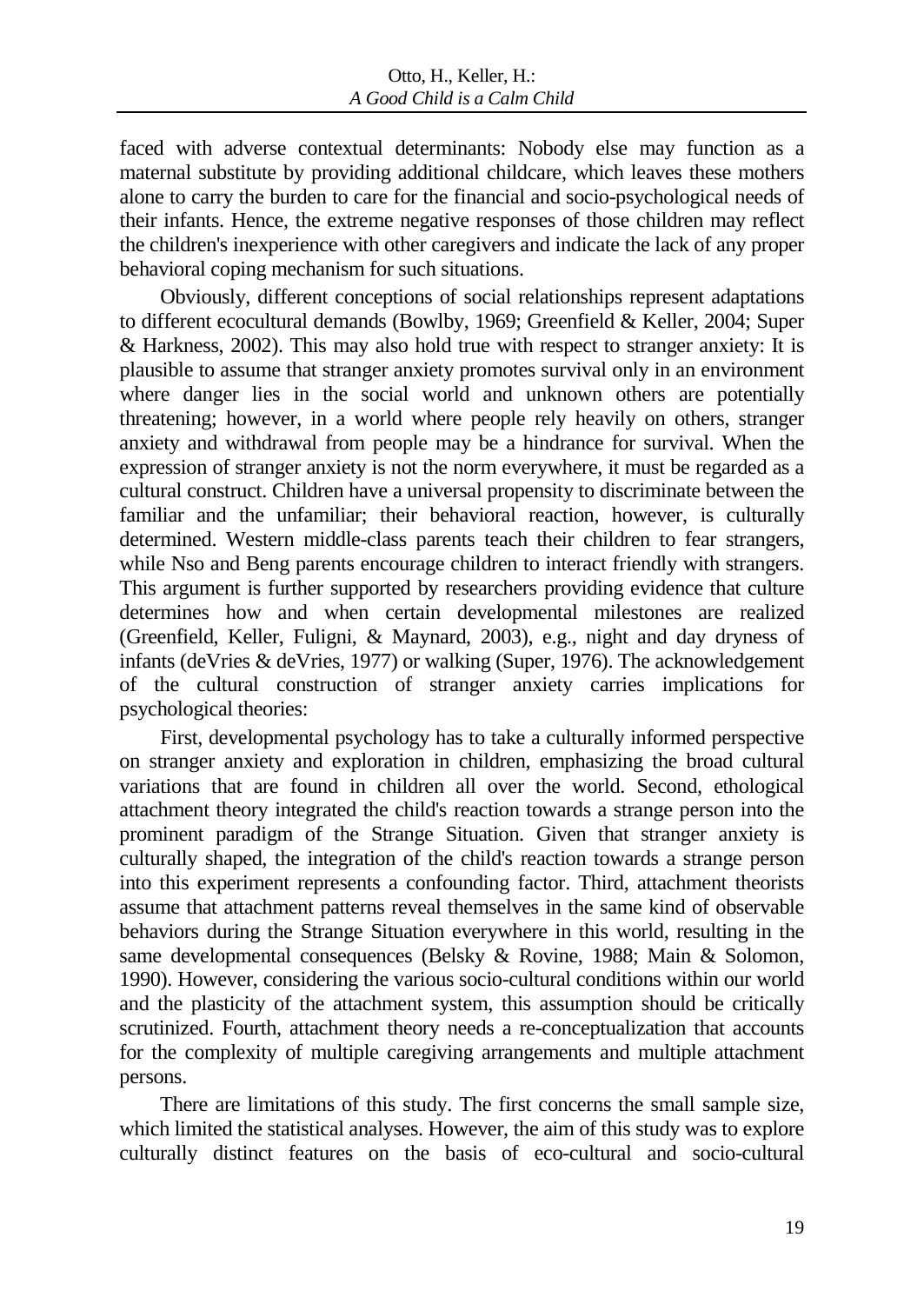parameters, maternal belief systems and infants' emotion regulation. The detection of culture-specific patterns was crucial, and pervaded all levels of analyses and not confirming hypotheses statistically.

A second potential limitation of the study lies in the fact that the behavioral observations were video-recorded. The visible presence of a camera might have altered the natural behavior of mothers and infants. In order to guarantee a culturally valid interpretation of the observational data, the first author watched the video recordings with two Cameroonian Nso assistants separately, comparing their interpretation of the ongoing activities with her own. The direct involvement of Nso assistants in the discussion of behavior patterns as well as the author's experience of Cameroonian everyday life should warrant cultural appropriate evaluations within the realms of possibility.

The data reported in this study point out that much of the discussion on psychological theories suffers from a severe ethnocentric bias of the dominant Western culture, especially from the culturally and temporally normative beliefs of motherhood and parent-child relationships. We showed that among Cameroonian Nso children, a mother's social status and her conceptions of proper demeanor are decisive factors influencing the manifestation of stranger anxiety. We conclude that the manifestation of stranger anxiety is subject to culturally defined socialization processes.

#### **References**

- Ainsworth, M.D.S. (1967). *Infancy in Uganda: Infant care and the growth of love*. Oxford, England: Johns Hopkins Press.
- Ainsworth, M.D.S., Bell, M.S., & Stayton, D.F. (1974). *Infant-mother attachment and social development: Socialization as a product of reciprocal responsiveness to signals*. New York, US: Cambridge University Press.
- Ainsworth, M.D.S., Blehar, M.C., Waters, E., & Wall, S. (1978). *Patterns of attachment: A psychological study of the strange situation.* Oxford England: Lawrence Erlbaum.
- Belsky, J. (1997). Theory testing, effect-size evaluation, and differential susceptibility to rearing influence: The case of mothering and attachment. *Child Development, 68*(4), 598-600.
- Belsky, J., & Rovine, M.J. (1988). Nonmaternal care in the first year of life and the security of infant-parent attachment. *Child Development, 59*(1)*,* 157-167*.*
- Bowlby, J. (1969). *Attachment.* New York: Basic Books.
- Bowlby, J. (1973). *Separation: Anxiety and anger*. New York: Basic Books.

Bowlby, J. (1982). *Attachment and loss.* New York: Basic Books.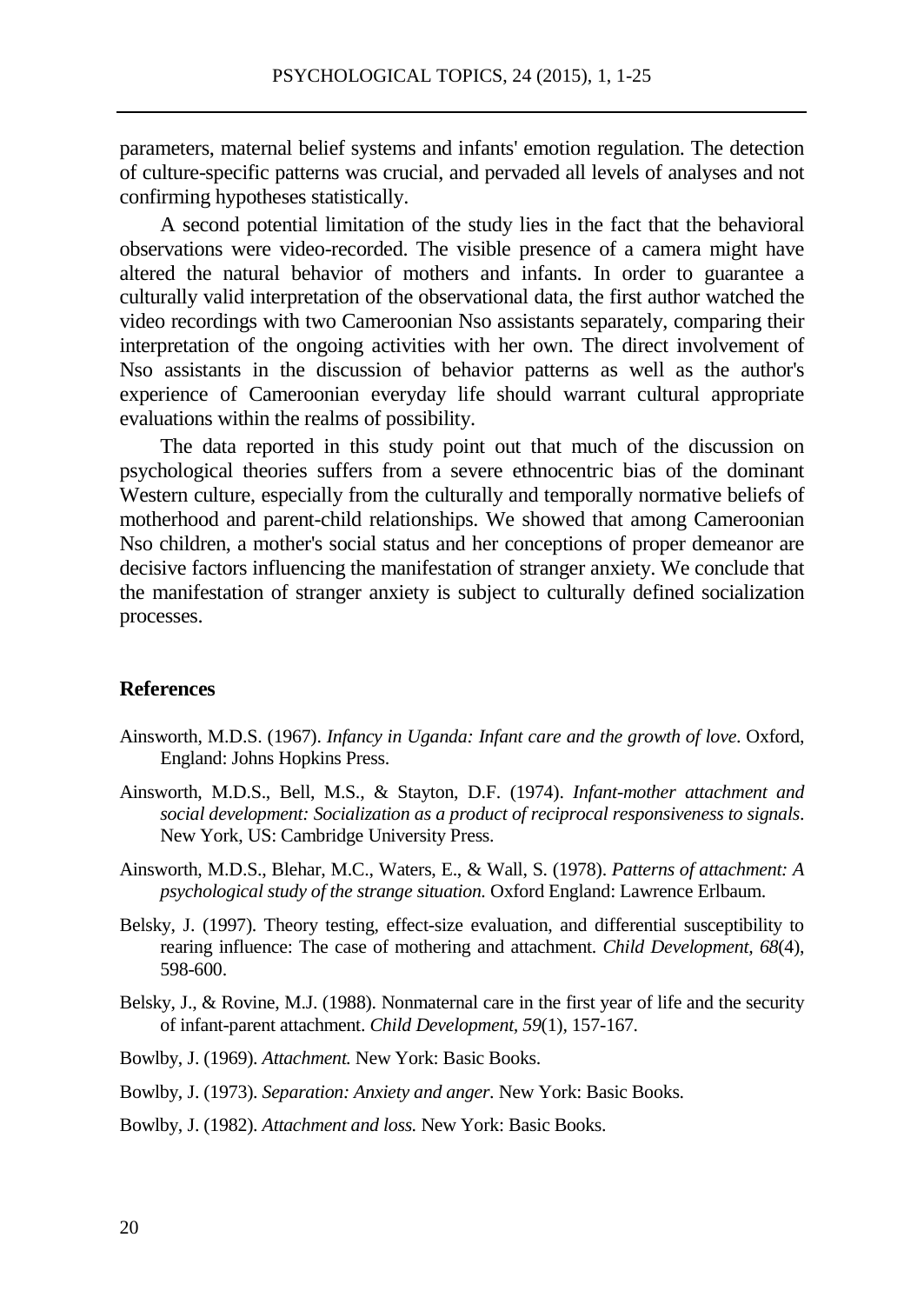- Cervera, M.D., & Mendez, R.M. (2006). Temperament and ecological context among Yucatec Mayan children. *International Journal of Behavioural Development, 30*(4)*,*  326-337.
- Daly, M., & Wilson, M. (1988). *Homicide*. Hawthorne, NY: Aldine de Gruyter.
- DeLancey, M.D.W. (1989). *Cameroon: Dependence and independence*. Boulder: Westview.
- deVries, M.W., & deVries, R.M. (1977). Cultural relativity of toilet training readiness: A perspective from east Africa. *Pediatrics, 60*(2), 170-177.
- Eibl-Eibesfeldt, I. (1977). Evolution of destructive aggression. *Aggressive Behavior, 3*(2), 127-144.
- Fish, M. (2001). Attachment in low-ses rural Appalachian infants: Contextual, infant, and maternal interaction risk and protective factors. *Infant Mental Health Journal, 22*(6), 641-664.
- Giannantonio, C.M. (2010). Review of content analysis: An introduction to its methodology (2nded.). *Organizational Research Methods, 13*(2), 392-394.
- Goheen, M. (1992). Chiefs, sub-chiefs and local control: Negotiations over land, struggles over meaning. *Africa, 62*(3), 389-412.
- Goheen, M. (1996). *Men own the fields, women own the crops: Gender and power in the Cameroon grass fields*. Madison: University of Wisconsin Press.
- Gottlieb, A. (2004). *The afterlife is where we come from: The culture of infancy in West Africa*. Chicago: University of Chicago Press.
- Green, B.L., Furrer, C., & McAllister, C. (2007). How do relationships support parenting? Effects of attachment style and social support on parenting behavior in an at-risk population. *American Journal of Community Psychology, 40*(1), 96-108.
- Greenfield, P.M. (1997). You can't take it with you: Why ability assessments don't cross cultures. *American Psychologist, 52*(10), 1115-1124.
- Greenfield, P.M., & Keller, H. (2004). Cultural psychology. In C.D. Spielberger (Ed.), *Encyclopedia of applied psychology* (pp. 545-553). Oxford, UK: Elsevier.
- Greenfield, P.M., Keller, H., Fuligni, A., & Maynard, A. (2003). Cultural pathways through universal development. *Annual Review of Psychology, 54,* 461-490.
- Hrdy, S.B. (1999). *Mother nature: Maternal instincts and how they shape the human species*. New York: Pantheon.
- Hrdy, S.B. (2001). Infanticide as a primate reproductive strategy. In J. Alcock (Ed.), *Exploring animal behavior: Readings from American scientist* (3<sup>rd</sup> ed., pp. 31-40). Sunderland, MA, US: Sinauer Associates.
- Hrdy, S.B. (2005). *Evolutionary context of human development: The cooperative breeding model.* Cambridge, MA, US: MIT Press.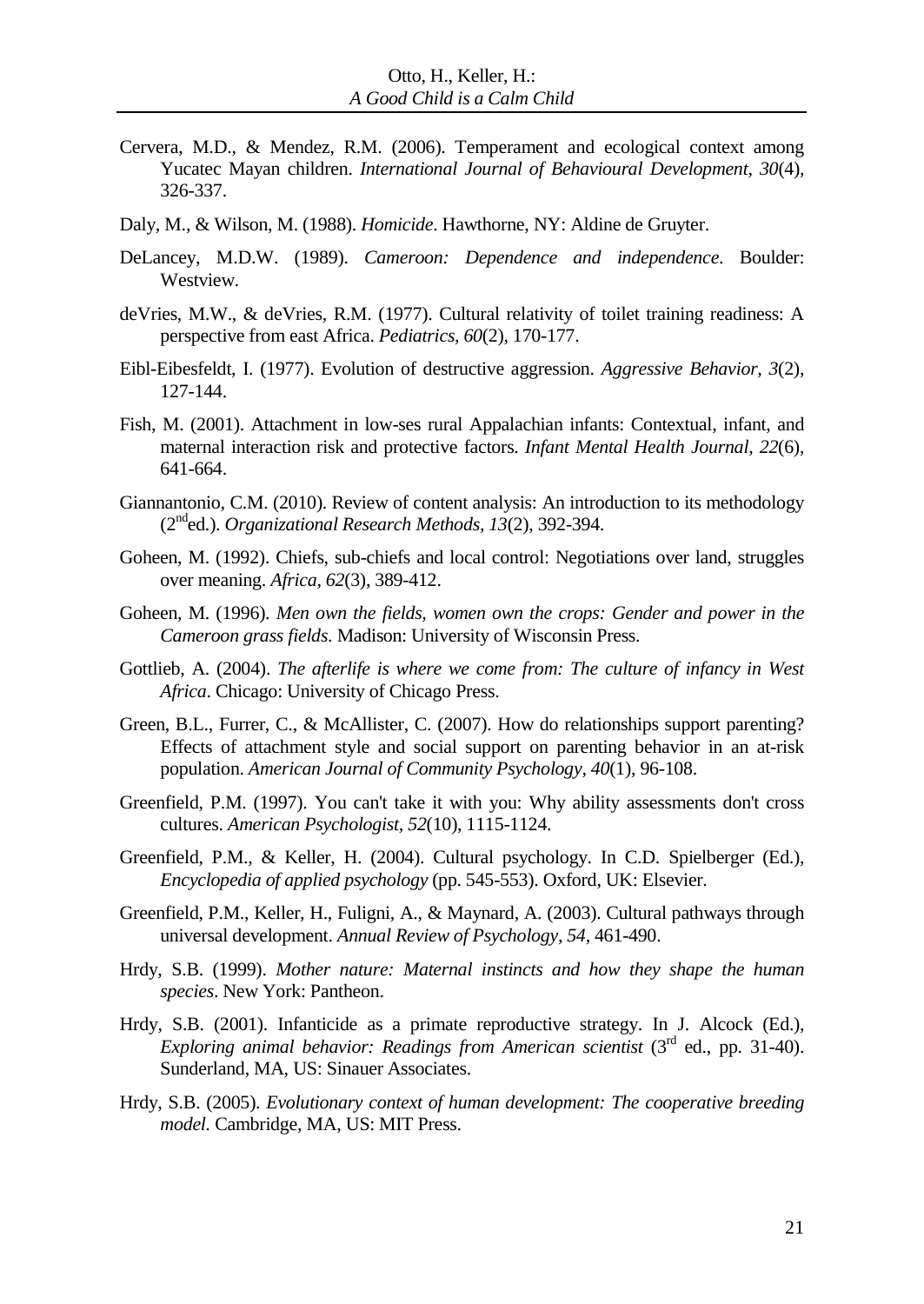- Kagan, J. (1966). Infants' differential reactions to familiar and distorted faces. *Child Development, 37*(3), 519-532.
- Keller, H. (2003). Ontogeny as the interface between biology and culture. In T.S. Saraswathi (Ed.), *Cross-cultural perspectives in human development* (pp. 102-127). London: Sage.
- Keller, H. (2007). *Cultures of infancy*. Mahwah, NJ: Erlbaum
- Keller, H., & Otto, H. (2009). The cultural socialization of emotion regulation during infancy. *Journal of Cross-Cultural Psychology, 40*(6), 996-1011.
- Keller, H., Voelker, S., & Yovsi, R.D. (2005). Conceptions of parenting in different cultural communities: The case of West African Nso and Northern German women. *Social Development, 14*(1), 158-180.
- Kuscu, M.K., Akman, I., Karabekiroglu, A., Yurdakul, Z., Orhan, L., Ozdemir, N., Akman, M., & Ozek, E. (2008). Early adverse emotional response to childbirth in Turkey: The impact of maternal attachment styles and family support. *Journal of Psychosomatic Obstetrics & Gynecology, 29*(1), 33-38.
- Lamb, M.E., Thompson, R.A., Gardner, W., & Charnov, E.L. (1985). *Infant-mother attachment: The origins and developmental significance of individual differences in Strange Situation behavior.* Hillsdale, NJ: Erlbaum.
- Lancy, D.F. (2008). *The anthropology of childhood: Cherubs, chattel, changelings*. New York: Cambridge University Press.
- LeVine, R.A., & LeVine, S.E. (1988). Parental strategies among the Gusii of Kenya*.* In R.A. LeVine, P.M. Miller, & M.M. West (Eds.), *Parental behavior in diverse societies* (pp. 27-35). San Francisco, CA, US: Jossey-Bass.
- LeVine, R.A., LeVine, S., Dixon, S., Richman, A., Leiderman, P.H., Keefer, C.H., & Brazelton, T.B. (1994). *Child care and culture*: *Lessons from Africa.* New York: Cambridge University Press.
- Mace, R., & Sear, R. (1997). Birth interval and the sex of children in a traditional African population: An evolutionary analysis. *Journal of Biosocial Science, 29*(4), 499-507.
- Mace, R., & Sear, R. (2006). Are humans cooperative breeders? In E. Voland, A. Chasiotis, & W. Schiefenhoevel (Eds), *Grandmotherhood - the evolutionary significance of the second half of female life* (pp.143-159). Piscataway: Rutgers University Press.
- Main, M., & Solomon, J. (1990). *Procedures for identifying infants as disorganized/ disoriented during the Ainsworth strange situation*. Chicago, IL, US: University of Chicago Press.
- Marks, I.M. (1987). *Fears, phobias, and rituals: Panic, anxiety, and their disorders*. New York, NY US: Oxford University Press.
- Marks, I.M., & Nesse, R.M. (1994). Fear and fitness: An evolutionary analysis of anxiety disorders. *Ethology and Sociobiology, 15*(5-6), 247-261.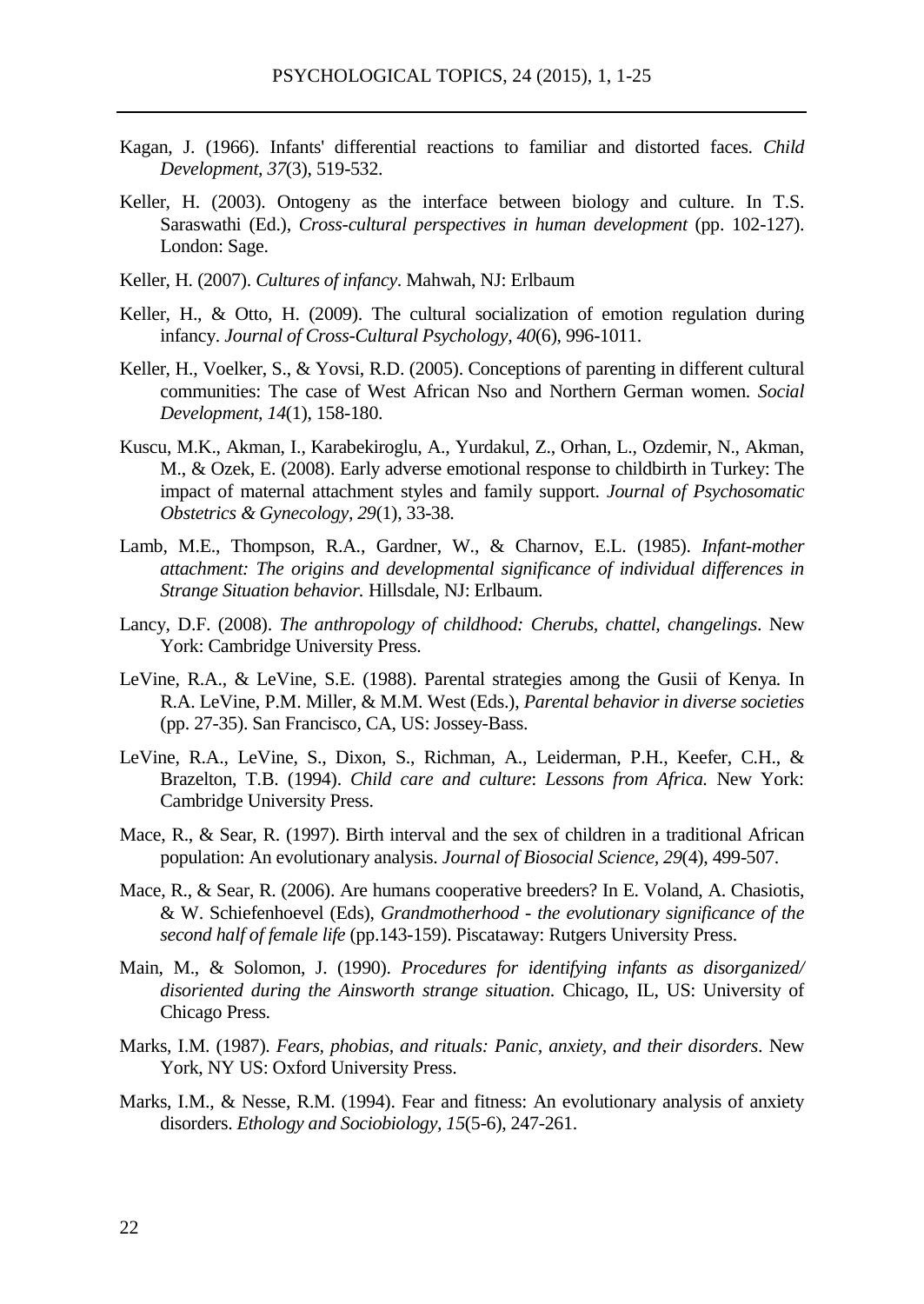- Matthew, R.F. (2006). *Relation of maternal support and maternal stress to children's behavior problems in African American families*. Dissertation Abstracts International Section A: Humanities and Social Sciences, ProQuest Information & Learning Editor.
- Mbaku, J.M. (2005). *Culture and customs of Cameroon*. Westport, Conneticut: Greenwood Publishing Group.
- Meehan, C.L. (2009). Maternal time allocation in two cooperative childrearing societies. *Human Nature, 20*(4), 375-393.
- Meehan, C.L., & Hawks, S. (2014). Maternal and allomaternal responsiveness: The significance of cooperative caregiving in attachment theory. In H. Otto & H. Keller (Eds.), *Different faces of attachment* (pp. 113-140). New York, NY: Cambridge University Press.
- Miller, C.L., Bard, K.A., Juno, C.J., & Nadler, R.D. (1990). Behavioral responsiveness to strangers in young chimpanzees (pan troglodytes). *Folia Primatologica, 55*(3), 142- 155.
- Nsamenang, B.A. (2006). Human ontogenesis: An indigenous African view on development and intelligence. *International Journal of Psychology, 41*(4), 293-297.
- Nsamenang, B.A., & Lamb, M.E. (1994). Socialization of Nso children in the Bamenda Grassfields of Northwest Cameroon. In P.M. Greenfield & R.R. Cocking (Eds.), *Cross-cultural roots of minority child development* (pp. 133-146). USA: Lawrence Erlbaum Associates, Inc.
- Porges, S.W. (2003). *Social engagement and attachment: A phylogenetic perspective*. New York, NY, US: New York Academy of Sciences.
- Quinn, N. (2005). Universals of child rearing. *Anthropological Theory, 5*(4), 447-514.
- Rogoff, B. (2003). *The cultural nature of human development*. New York, NY, US: Oxford University Press.
- Sigel, I.E., McGillicuddy-DeLisi, A.V., & Goodnow, J.J. (1992). *Parental belief systems: The psychological consequences for children (2nd ed.)*. Hillsdale, NJ, England: Lawrence Erlbaum Associates, Inc.
- Super, C.M. (1976). Environmental effects on motor development: The case of African infant precocity. *Developmental Medicine & Child Neurology, 18*(5), 561-567.
- Super, C.M., & Harkness, S. (1986). The developmental niche: A conceptualization at the interface of child and culture. *International Journal of Behavioral Development, 9*(4), 545-569.
- Super, C.M., & Harkness, S. (2002). Culture structures the environment for development. *Human Development, 45*(4), 270-274.
- Tegomoh, N.E. (1999). *Power, property, and gender. Women's world conference proceedings.* Tromsø: University of Tromsø.
- Trivers, R.L. (1996). *Parental investment and sexual selection*. Chicago, IL, US: University of Chicago Press.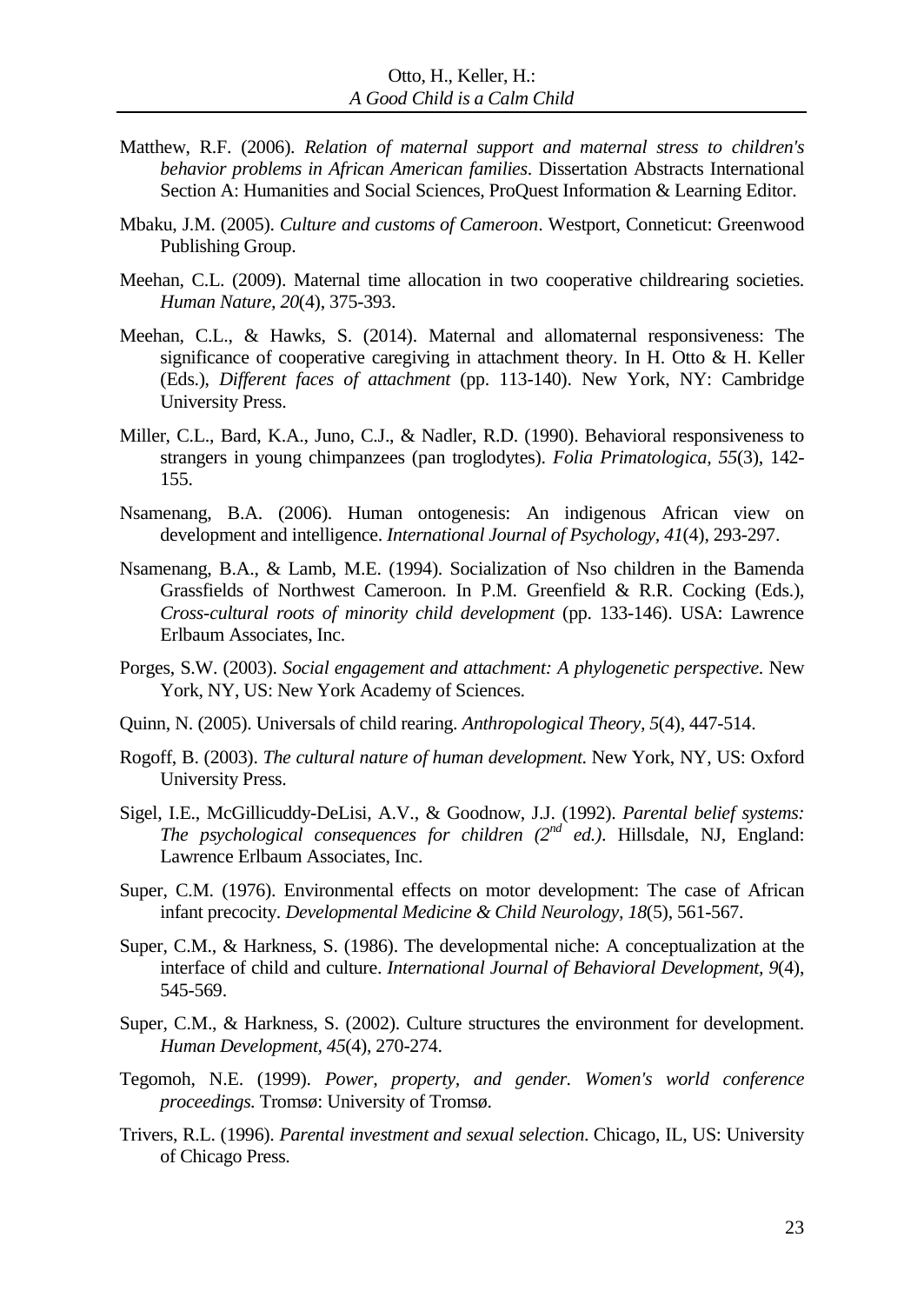- Trudell, B. (2006). Language development and social uses of literacy: A study of literacy practices in Cameroonian minority language communities. *International Journal of Bilingual Education and Bilingualism, 9*(5), 625-642.
- Voland, E. (2000). Nature or nurture? The debate of the century, a category error, and the illuminating impact of evolutionary psychology. *European Psychologist, 5*(3), 196- 199.
- Vubo, E.Y. (2005). Matriliny and patriliny between cohabitation- equilibrium and modernity in the Cameroon Grassfields. *African Study Monographs, 26*(3), 145-182.
- Weisner, T.S., & Gallimore, R. (2008). Child and sibling caregiving. In R.S. New (Ed.), *Anthropology and child development: A cross-cultural reader* (pp. 264-269). Malden: Blackwell Publishing.
- Yovsi, R.D. (2003). *Ethnotheories about breastfeeding and mother-infant interaction. The case of sedentary Nso farmers and nomadic Fulani pastorals with their infants 3-6 months of age in Mbven sub division of the northwest province of Cameroon*. Muenster: LIT Verlag.
- Yovsi, R.D., Kärtner, J., Keller, H., & Lohaus, A. (2009). Maternal interactional quality in two cultural environments: German middle class and Cameroonian rural mothers. *Journal of Cross-Cultural Psychology, 40*(4), 701-707.
- Yovsi, R.D., & Keller, H. (2003). Breastfeeding: An adaptive process. *Ethos, 31*(2), 147- 171.